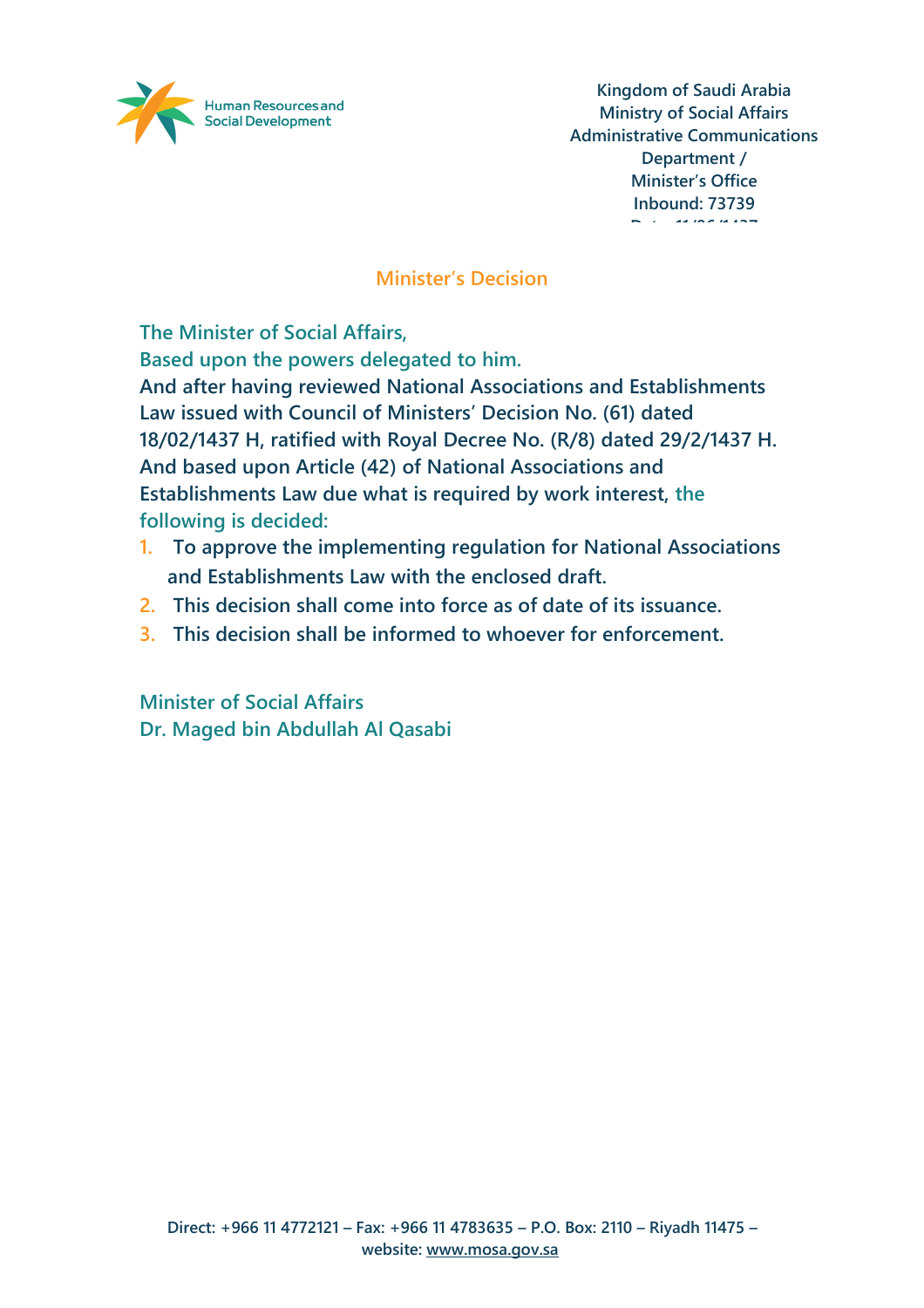

# **Implementing Regulation of National Associations and Establishments Law 1437 H.**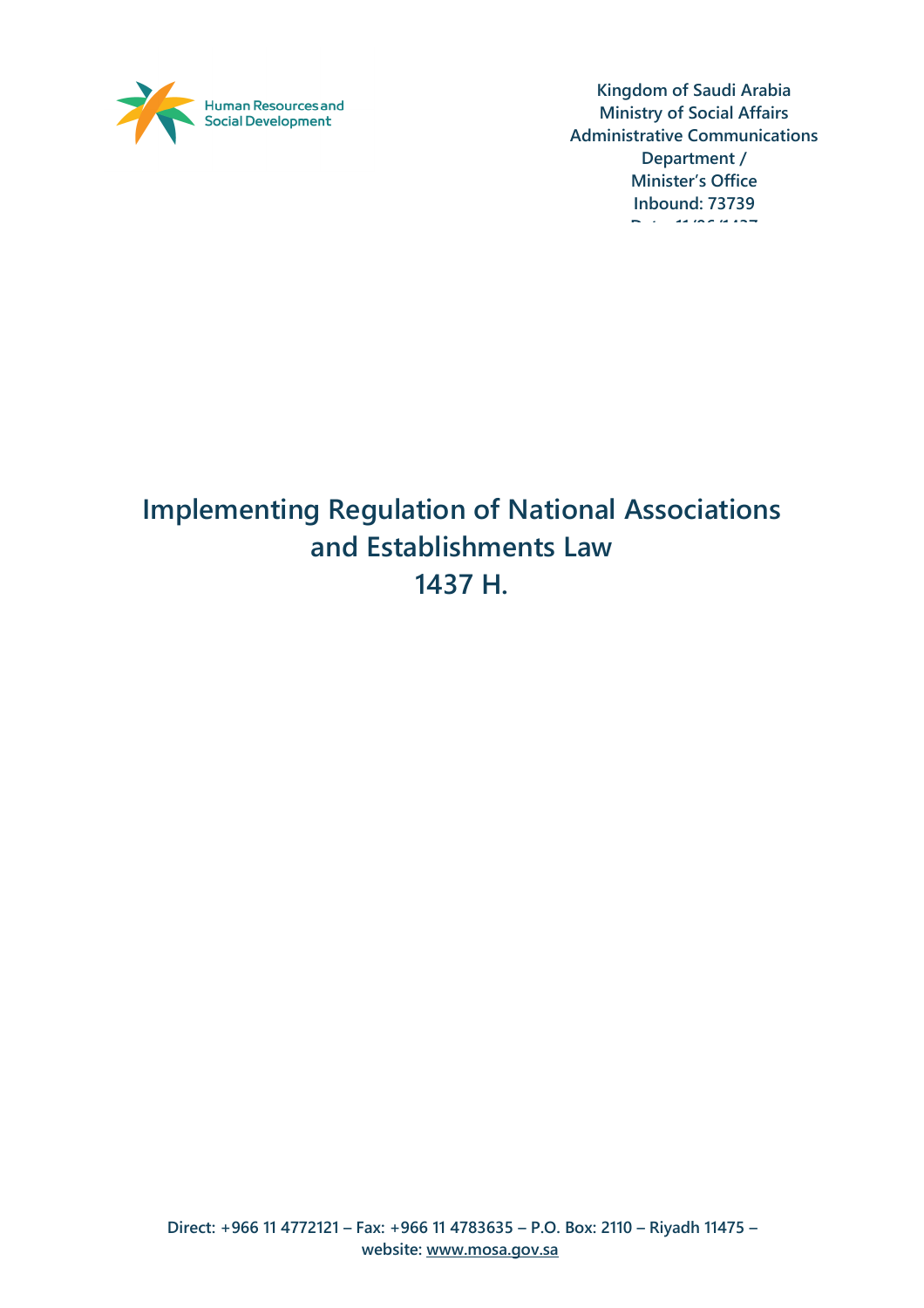

**Implementing Regulation of National Associations and Establishments** 

#### **Law**

# **Section (1)**

### **Definitions and Supervising Authority**

### **Article (1):**

**The following terms and phrases – wherever mentioned herein – shall have the meanings stated before each of them:**

- **1. Law: National Associations and Establishments Law.**
- **2. Ministry: Ministry of Social Affairs.**
- **3. Minister: Minister of Social Affairs.**
- **4. Association: national association.**
- **5. Board of directors: association board of directors.**
- **6. Establishment: national establishment.**
- **7. Board of trustees: board of trustees of the establishment.**
- **8. Competent authority: the authority specified by the council of Ministers.**
- **9. Supervising authority: the government authority, which the establishment or association activity enters among its competencies.**
- **10. Regulation: implementing regulation of National Associations and Establishments Law.**
- **11. Statute: stature of the establishment or association.**

# **Article (2):**

**The regulation of governing the relation between the Ministry and supervising authority determines the rules of supervision, administrative, financial and technical monitoring over national associations.**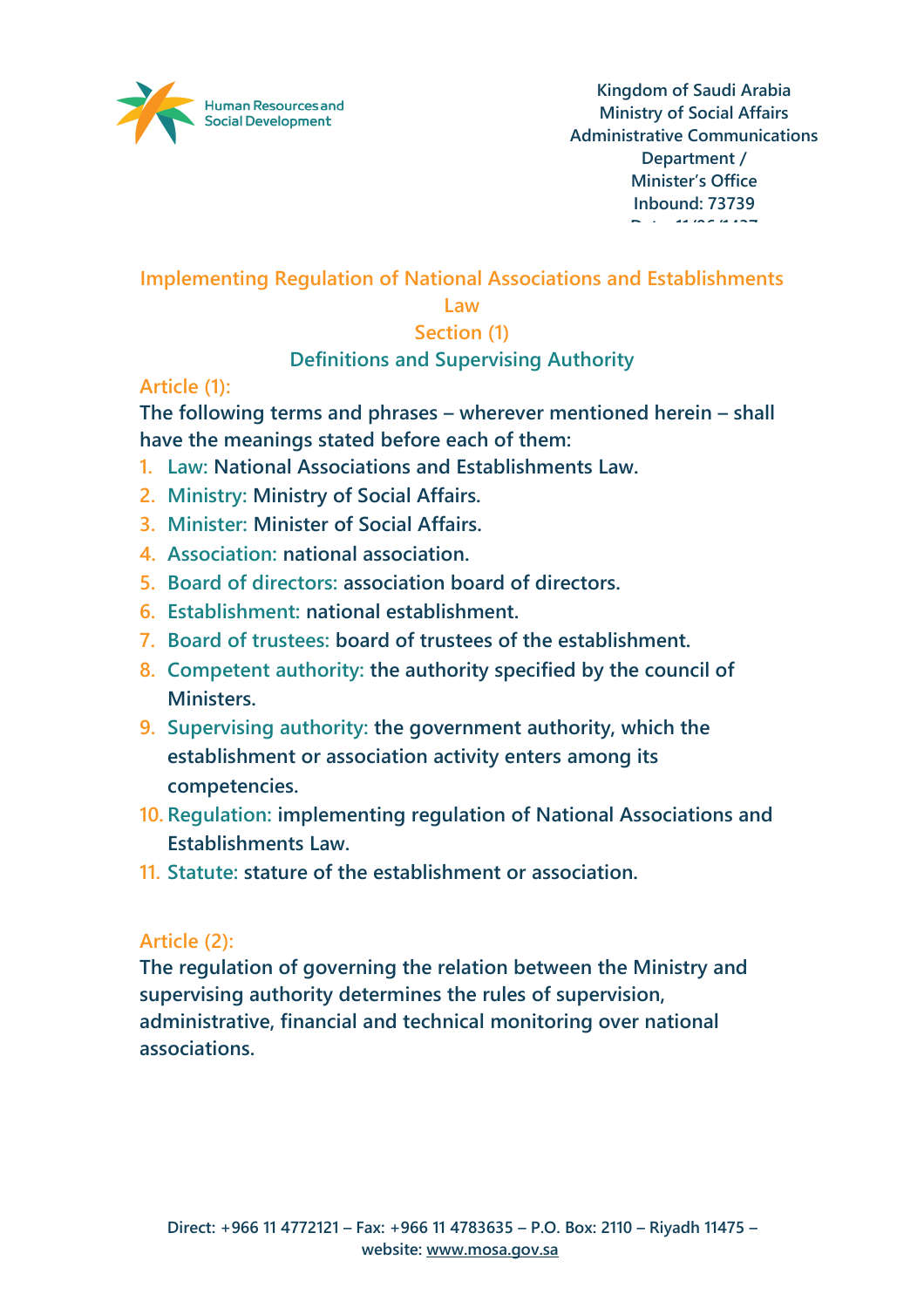

# **Section (2) National Associations Chapter (1) Objectives and Activities of the Association**

# **Article (3):**

**For the purposes of enforcing the provisions of the law and regulation, the association of every group with continuing regulation for a limited or unlimited period and consists of legal or natural persons or both, shall be deemed originally non-profit for the purpose of achieving one of charity or solidarity purposes or one of the activities stated in article (5) hereof.**

### **Article (4):**

**While taking into account the objectives stated by the law, as well as the association specialty, the Statute determines the objectives, on which the association are based and determined for its activities, whereas these objectives may only be exceeded with the Minister approval or whoever acts on his behalf.**

# **Article (5):**

**The association is established for the achievement of one of the following purposes or activities:**

- **1. Charity, solidarity, public services or care.**
- **2. Religious, social, cultural, health, environmental, developmental, raising awareness, technical or seasonal.**
- **3. Educational, learning, scientific, research or training.**
- **4. Professional, vocational, innovational, youthful, women, children, tourism or volunteering.**
- **5. Consumer protection and family protection.**
- **6. Disasters and crisis and realization of society safety.**
- **7. Family and social development.**
- **8. Any other national activity valued by the Ministry.**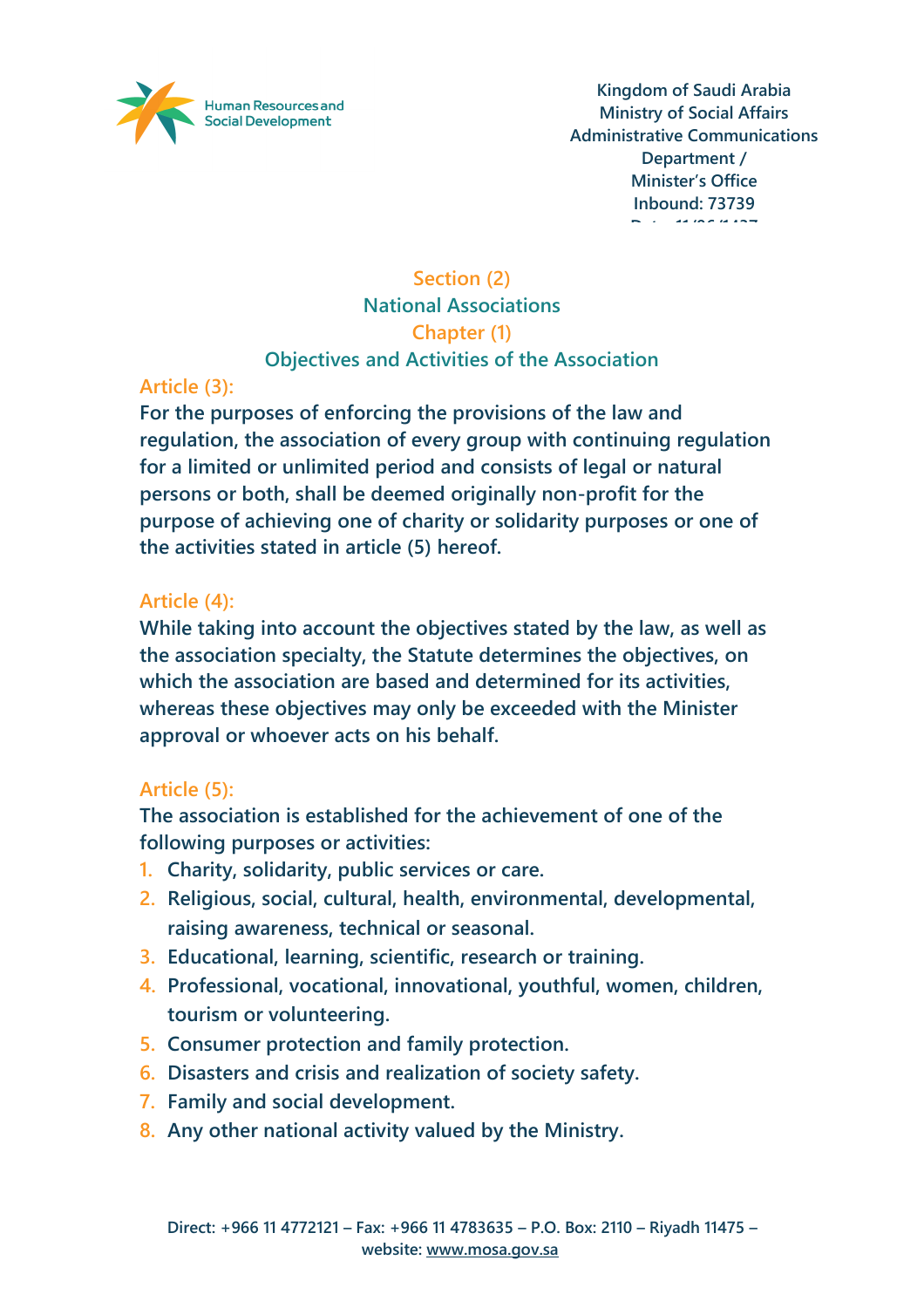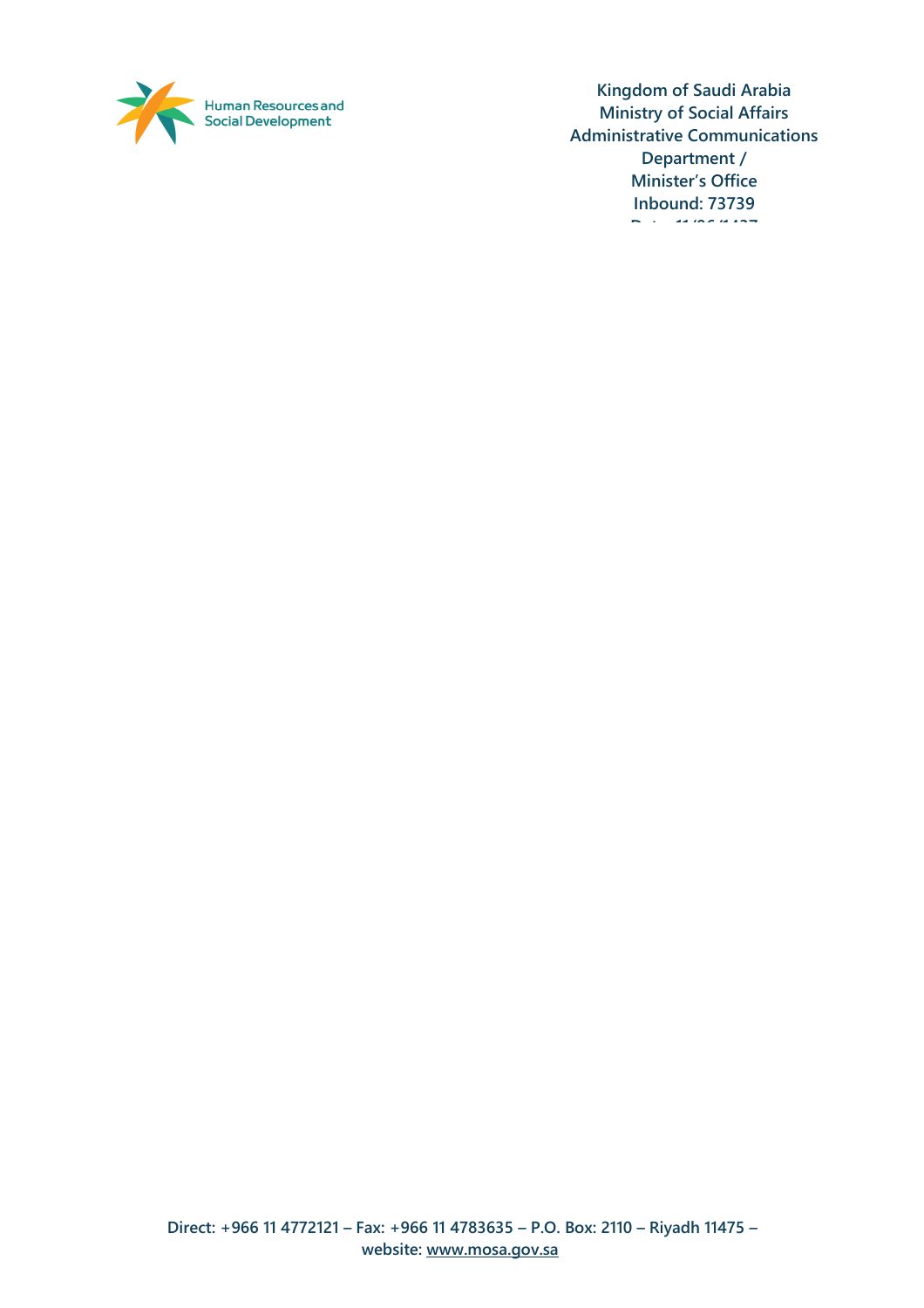

# **Chapter (2)**

#### **Establishment of the Association**

# **Article (6):**

**The following is required in the applicant of establishment of association with natural personality:**

- **1. He shall be a holder of Saudi nationality.**
- **2. He shall be at least eighteen years old.**
- **3. He shall possess full legal capacity.**
- **4. No final judgement was issued against him in a dishonorable crime, unless he is exonerated.**

# **Article (7):**

**The natural person who is willing to establish an association shall submit the following the Ministry:**

- **1. An application submitted by ten persons at least in accordance with the form prepared for that from the Ministry and accompanied by a statement that indicates the following data for the establishment applicants:**
- **a. Name in accordance with National ID.**
- **b. National ID no.**
- **c. Profession.**
- **d. Place of residence.**
- **e. Contact information, including email address and cellphone number.**
- **2. A copy of National ID for establishment applicants.**
- **3. Name and data of the person authorized from the establishment applicants and his contact information (email address and cellphone number).**
- **4. A statute for the association in accordance with the form prepared by the Ministry and it shall be in line with the law and regulation.**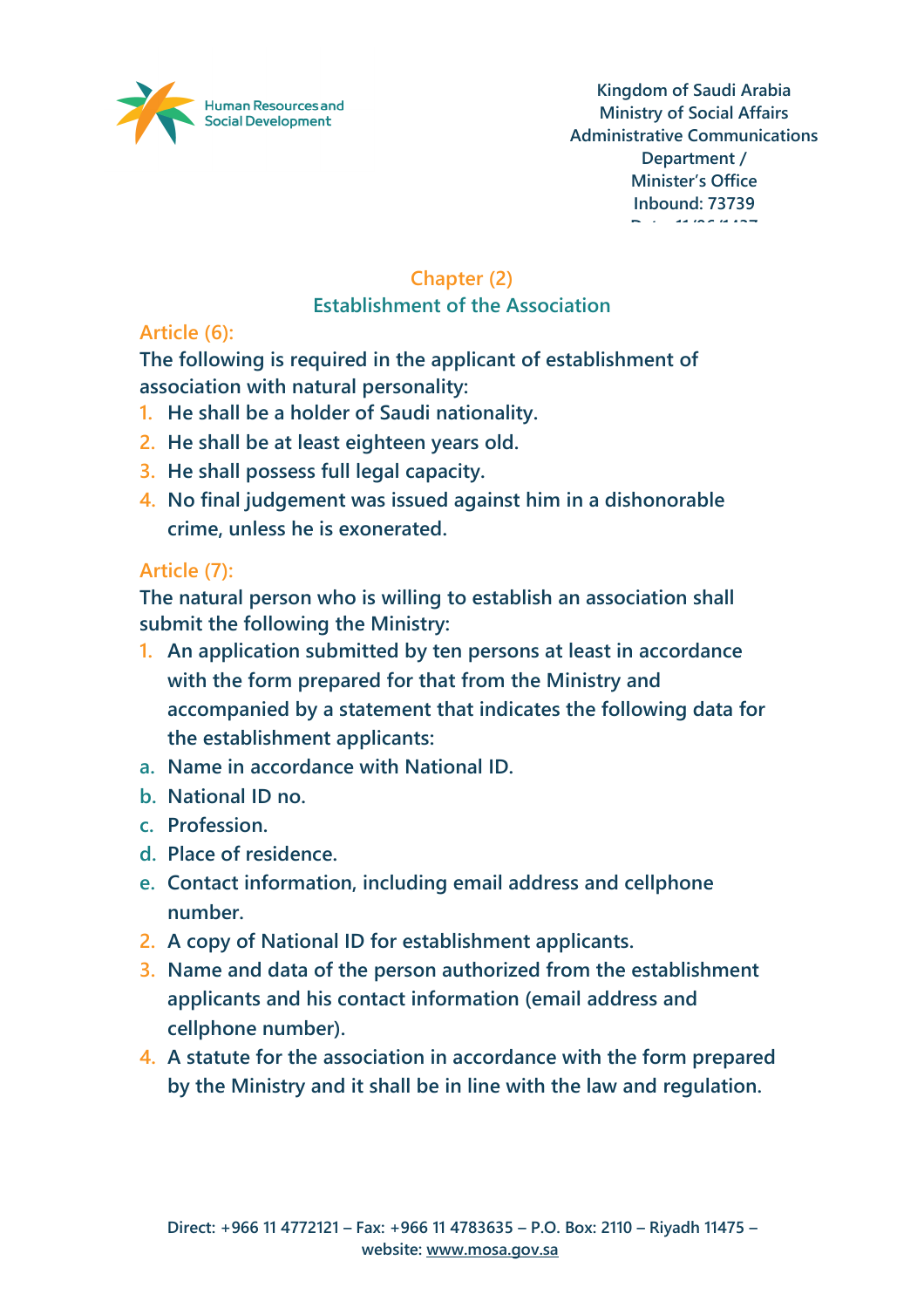

**5. Names of members of board of directors of the association for the first session.**

# **Article (8):**

**If the establishment applicant was a government agency, a letter from the person in charge or his representative is sufficient and if the authority was non-governmental, it shall submit the following:**

- **1. Commercial register, license, endowment title or what proves the legal status of the applicant in accordance with the law governing it and it shall be valid.**
- **2. National address for the applicant and its branches, if any.**
- **3. Social insurances certificate.**
- **4. Zakat and income certificate.**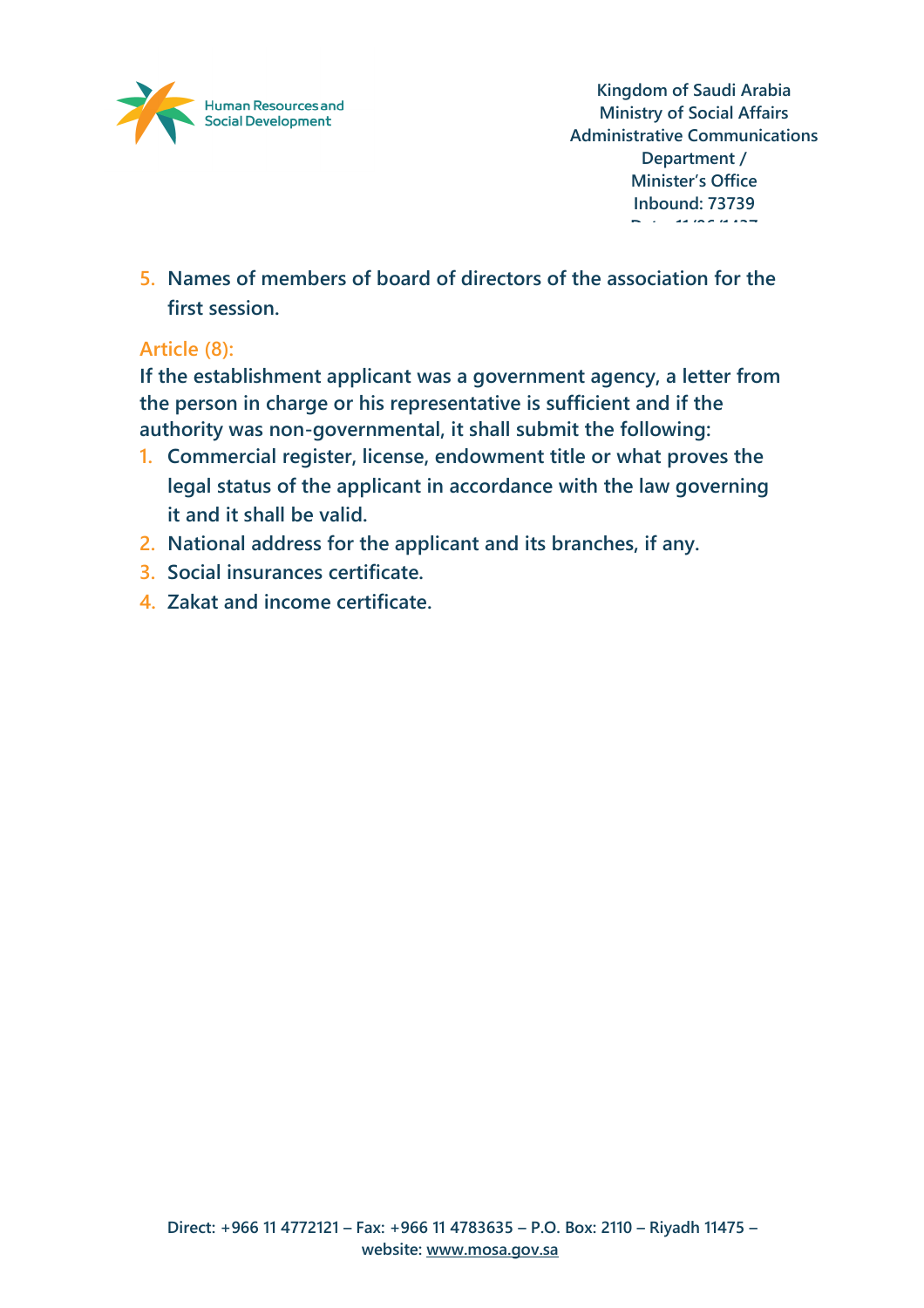

# **Article (9):**

**The legal entity who is willing to establish an association shall submit the following to the Ministry:**

- **1. The documents stated in article (3) in regard of legal entities.**
- **2. A letter includes the approval on the establishment of an association issued from the person in charge in accordance with what is stated by article (10) hereof.**
- **3. Name of the legal representative of the applicant, his address and contact information, including email address and cellphone number.**
- **4. Application of association establishment in accordance with the form prepared for that.**
- **5. Association Statute in accordance with the form prepared by the Ministry and it shall be in line with the law and regulation.**
- **6. Names of members of board of directors of the association for the first session.**

# **Article (10):**

**The competent officer in (legal entity) shall be:**

- **1. If the legal entity was a government agency, the competent officer shall be the senior officer.**
- **2. If the legal entity was an individual establishment, the competent officer therein shall be the establishment owner.**
- **3. If the legal entity was a company, the competent officer therein shall be the partner, except for joint-stock companies.**
- **4. If the legal entity was a joint-stock company, the competent officer therein shall be the general assembly.**
- **5. If the legal entity was the endowment deed, the competent officer shall be the principle.**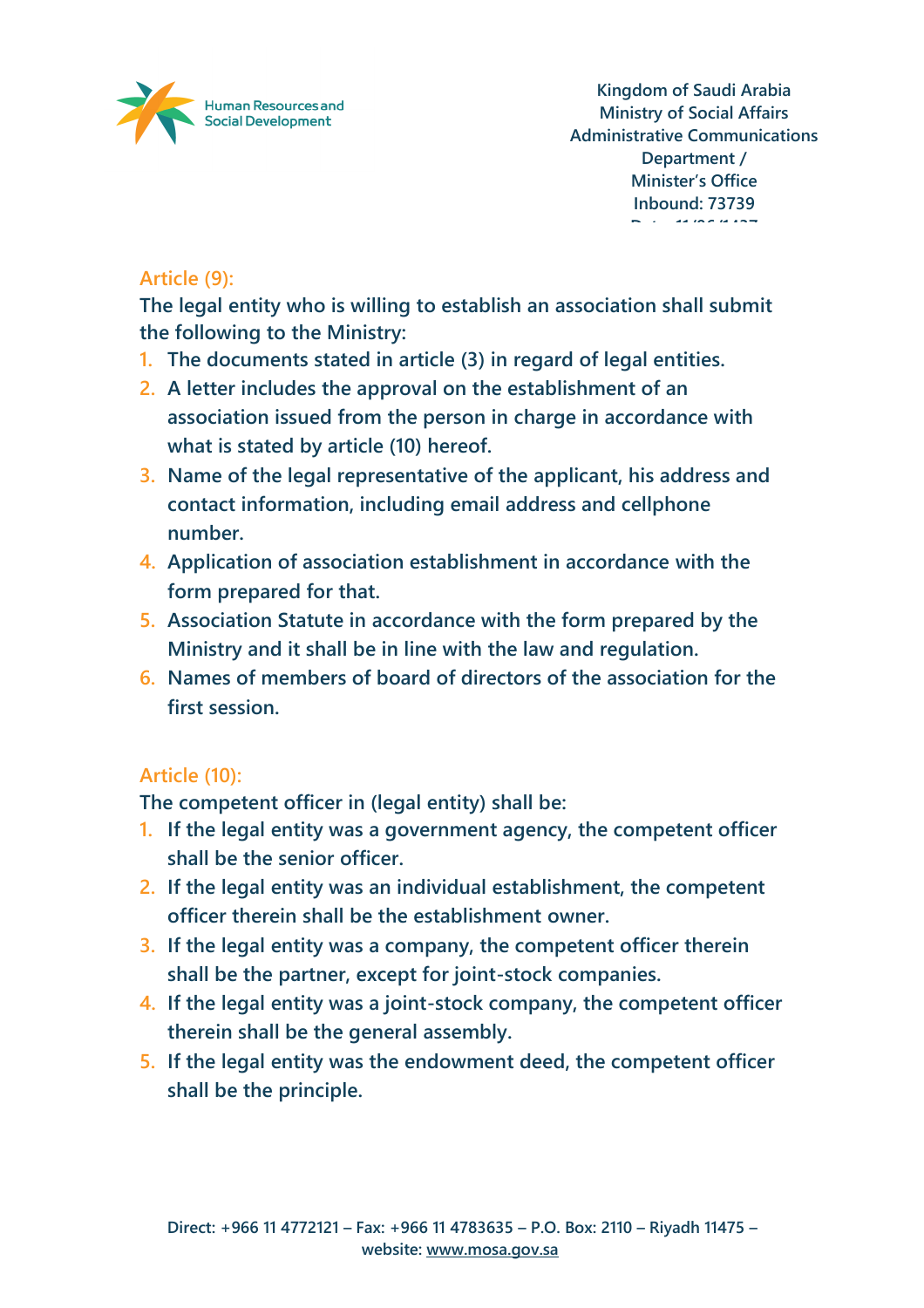

#### **Article (11):**

**The establishment applicants with legal entity shall inform the Ministry with any change occurring on any of them during the progress of establishment procedures, whereas the Ministry looks into the occurring change and takes the appropriate actions, such as requesting the completion of documents, additional requirements or terminate the application under a justified decision.**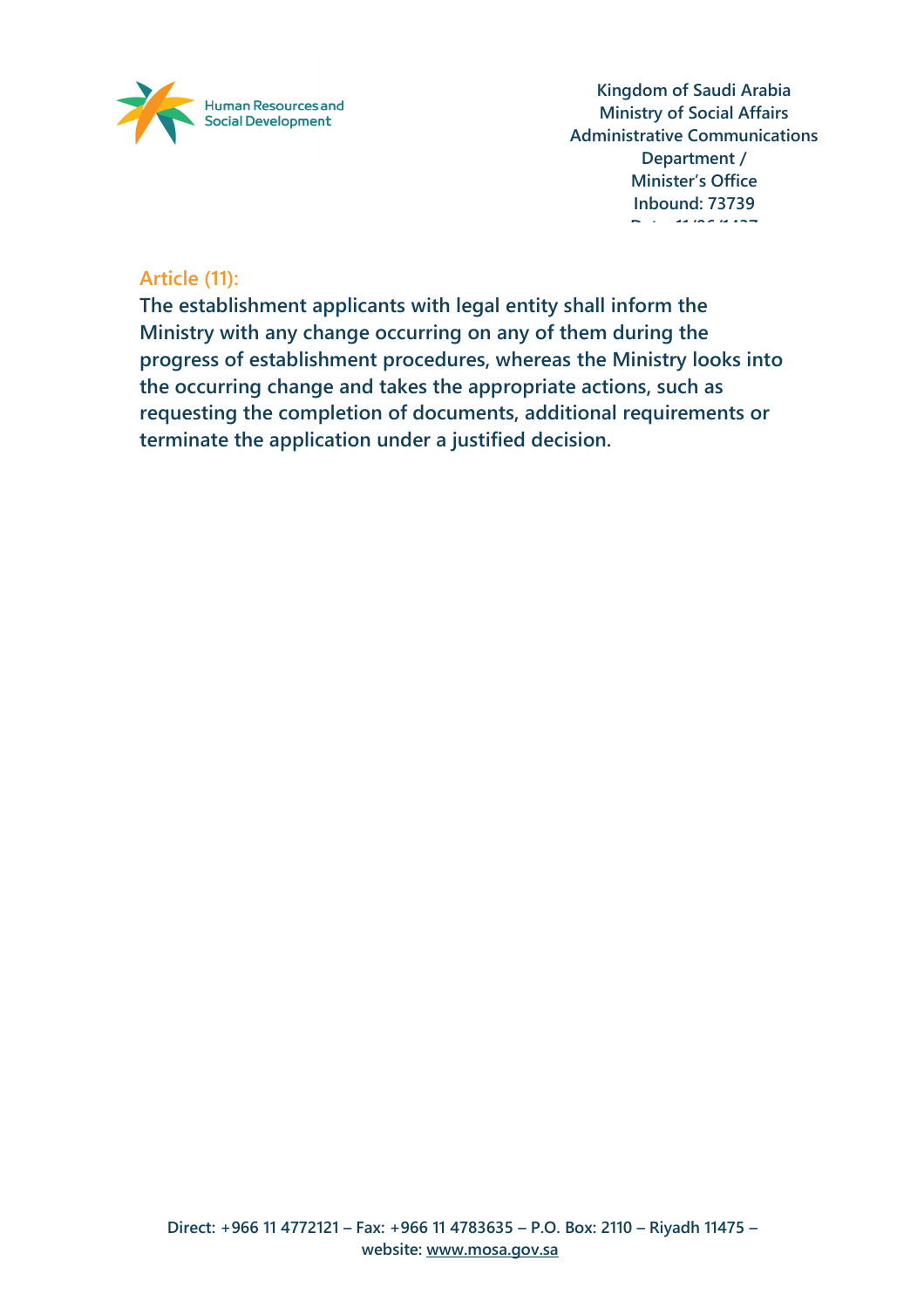

# **Article (12):**

**The Ministry decided in the application of association establishment in accordance with the following procedures:**

- **1. The Ministry studies the application to verify its fulfillment of the terms and data stated in the law, regulation, decisions and instructions issued thereby.**
- **2. The application shall be granted a registration number and date and that after completing all documents stated in the regulation in accordance with the applicant status and then the applications shall be deemed complete in terms of its requirements.**
- **3. The Ministry refers the application to the supervising authority to study it and then issue its decisions.**
- **4. The Ministry – after it coordinates with the competent authority – issues its decision in the application with approval or rejection and that within sixty days from the date of completing its requirements.**
- **5. The Ministry issues the association license as soon as it gains its legal entity in accordance with what is stated by article (3) of the regulation, while taking into account the following procedures:**
- **a. The Ministry registers the association in its national association record and it grants it a registration number.**
- **b. The Ministry shall notify the supervising authority and take the procedures of publishing the association statute on the Ministry's website.**
- **c. The Ministry shall issue a license to the association from the national associations' register, in addition to an accredited copy of the statute and it shall be delivered to the approved representative for the establishment applicant.**

**Article (13):**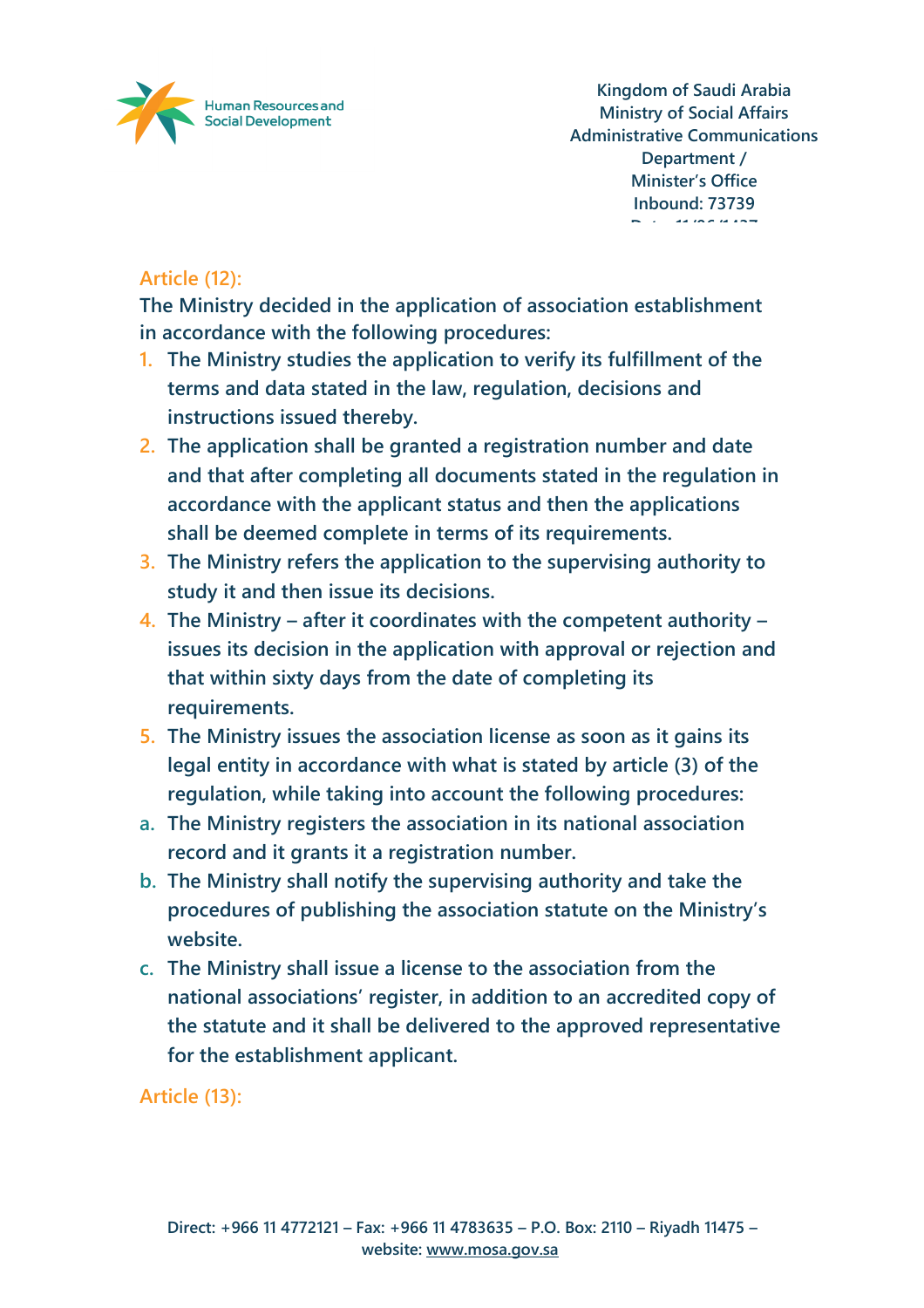

**The association gains the legal entity from the date of issuing the Ministry's decision with the approval on the application or expiry of sixty-day period from the date of completing the application requirements.**

# **Article (14):**

**The association practices its activities and programs as soon as it receives the license in accordance with the provisions of the law, regulation and statute and it is prohibited to:**

- **1. Practice any activity in violation of the objectives stated in its statute.**
- **2. Practice any activity or establish any branches thereto outside the Kingdom, but only after the Ministry's approval.**

# **Chapter (3)**

### **National Associations Register**

# **Article (15):**

**The Ministry prepares a special record for association, whereas it shall be updated whenever a change occurs on its data and the Ministry makes the register data available to the public, except for what is stated in paragraph (15) and paragraph (16) of this article and the register includes the following data:**

- **1. Association name.**
- **2. Number and date of the Minister's decision issued with the approval on the association establishment.**
- **3. Number and date of the association license.**
- **4. Date of publication of the Ministry's decision and the association statute.**
- **5. The association statute.**
- **6. Address of its headquarter and its branches' addresses, if any.**
- **7. Administrative scope for the association services.**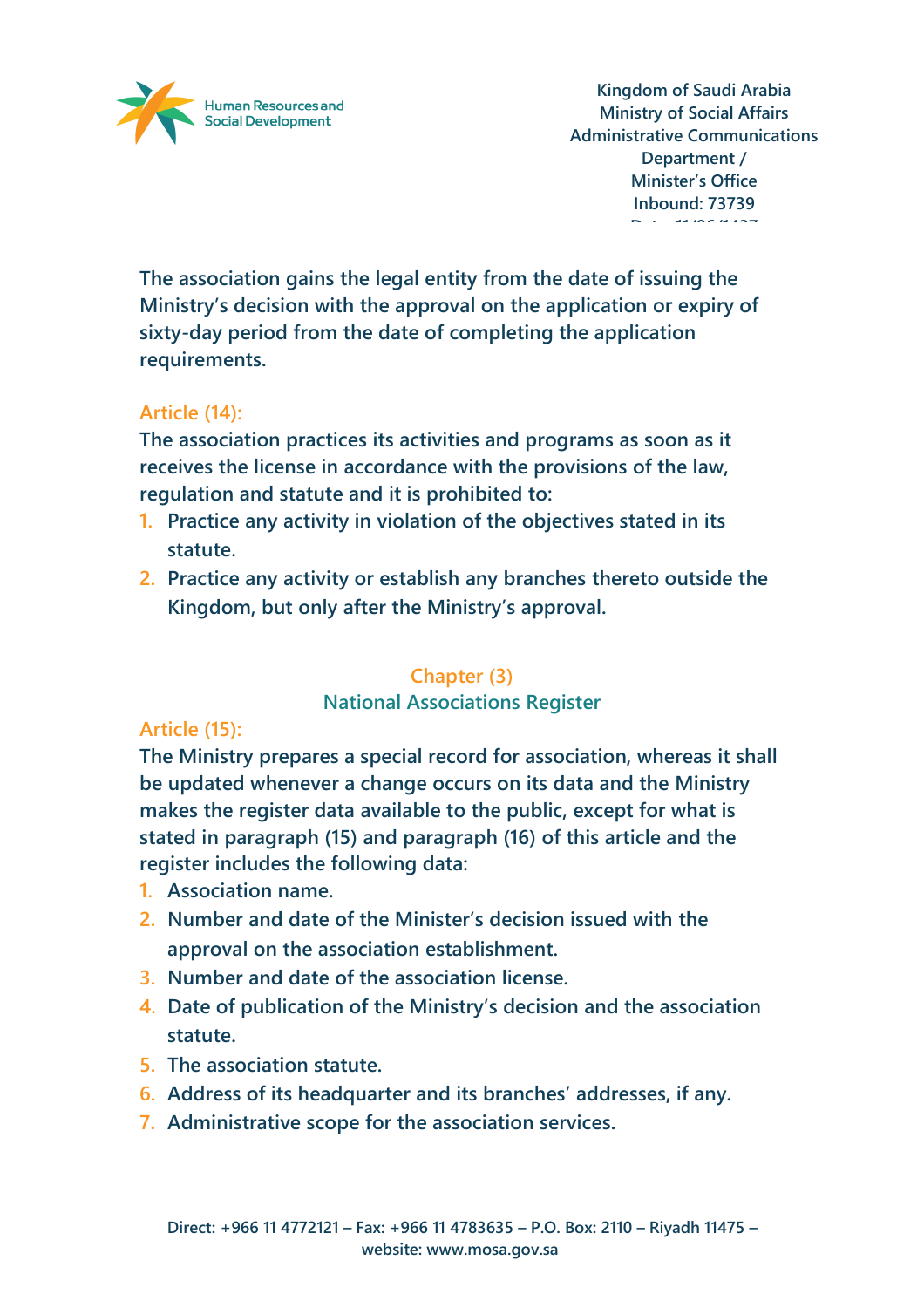

- **8. Objectives, for which the association was established.**
- **9. The name of founding members of the association.**
- **10. Names of the general assembly members.**
- **11. Names of members of board of directors.**
- **12. Name of chairman of board of directors.**
- **13. Name of executive official.**
- **14. Name of supervising authority over the association works, if any.**
- **15. Name of the association employees.**
- **16. Contact information with the founders, chairman and members of board of director and executive officer.**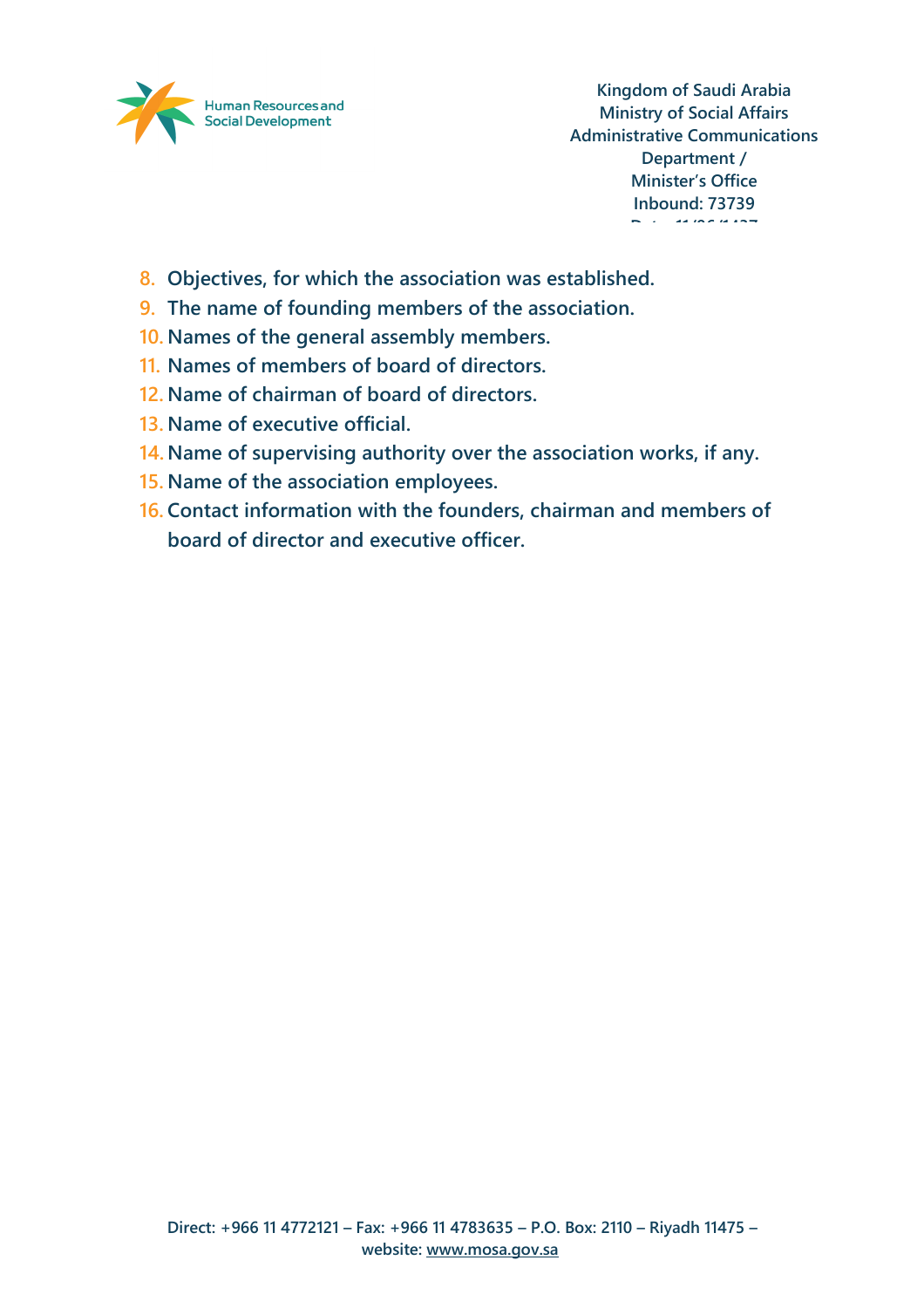

# **Chapter (4)**

**Establishment of a branch or an office for the association Article (16):**

**The association may establish branches thereto in the Kingdom with the approval of the Minister or whoever he delegates and the supervising authority, whereas the association shall – when applying for establishment of a branch – submit the following requirements to the Ministry:**

- **1. A prove for the general assembly approval on the branch establishment.**
- **2. Determining the branch headquarter and administrative scope for its services.**
- **3. Determination of the branch competencies and the administrative structure thereto, in addition to the names of candidate employees for its management.**
- **4. What proves the association capability to operate the branch and ensures its sustainability.**

### **Article (17):**

**The association may establish office(s) within its administrative scope and the objective therefrom shall be to introduce the association or execute the activity or more, which it is authorized to practice.**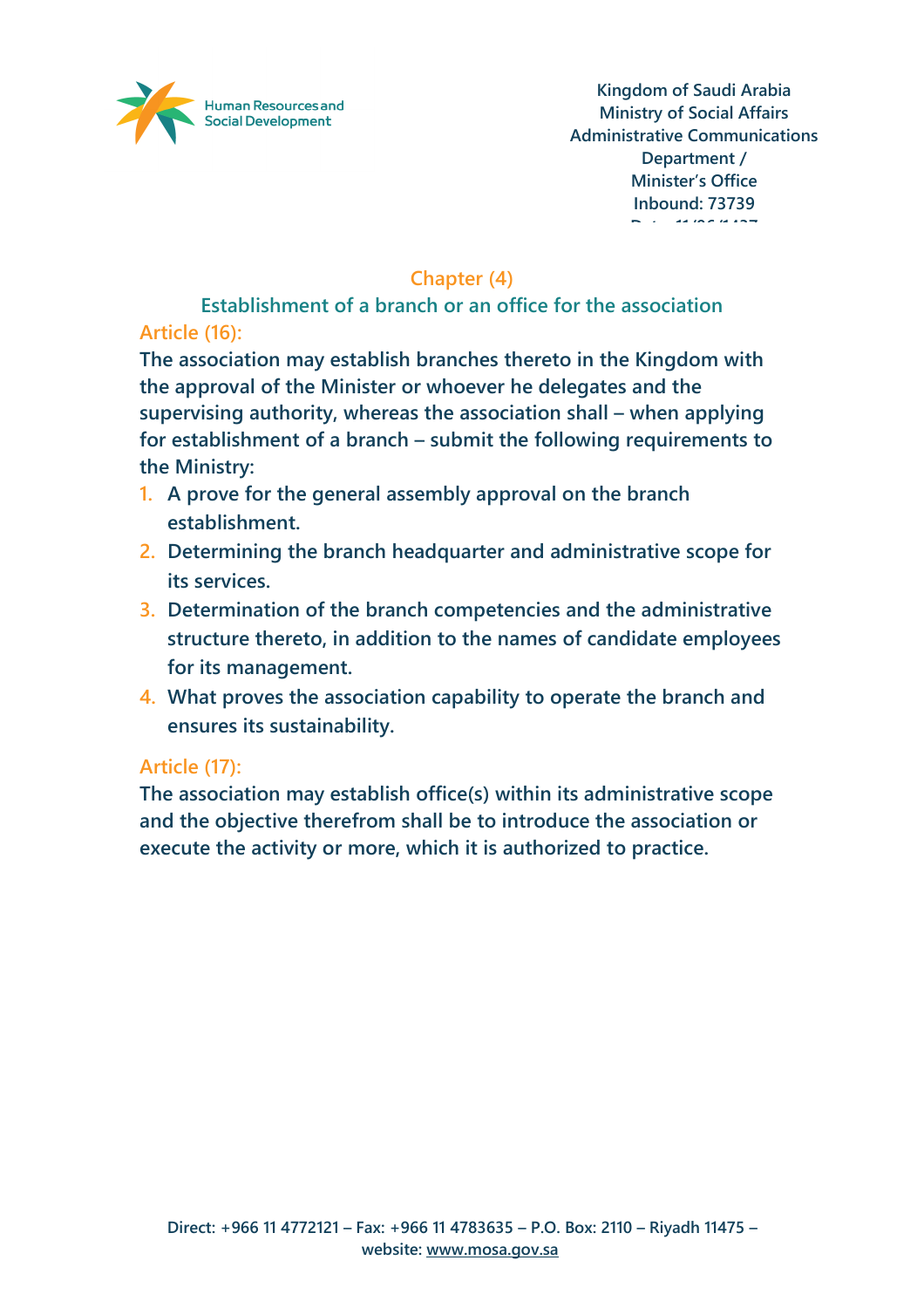

# **Chapter (5)**

#### **General Assembly**

# **Article (18):**

**While taking to account the supervisory provisions and powers of the Ministry and supervising authorities, the general assembly is deemed as the highest authority in the association and its decision is binding to all members and the remaining department of the association.**

# **Article (19):**

**The association seeks to increase the members of its general assembly, whereas the membership therein can be limited to a certain category with specified conditions, whereas it may be open to public and the statute determines the categories, terms and provisions of the membership in the assembly and among which:**

- **1. Whoever is entitled to vote and attend in the general assembly.**
- **2. Determining the amount of membership subscription fees.**
- **3. Members' rights in accordance with membership categories, whereas it shall include the following:**
- **a. Receiving basic information about the association activities periodically (annual, semi-annual and quarterly).**
- **b. Participating and voting in general assembly meetings.**
- **c. Reviewing the reports and financial documents in the association headquarter.**
- **d. The right to call the general assembly to convene for extraordinary meeting in partnership with 25% of the members who are entitled to attend the general assembly.**
- **e. The right to delegate one of the members in writing to represent him in attending the general assembly in accordance with the provisions set forth by article (21) hereof.**

**Article (20):**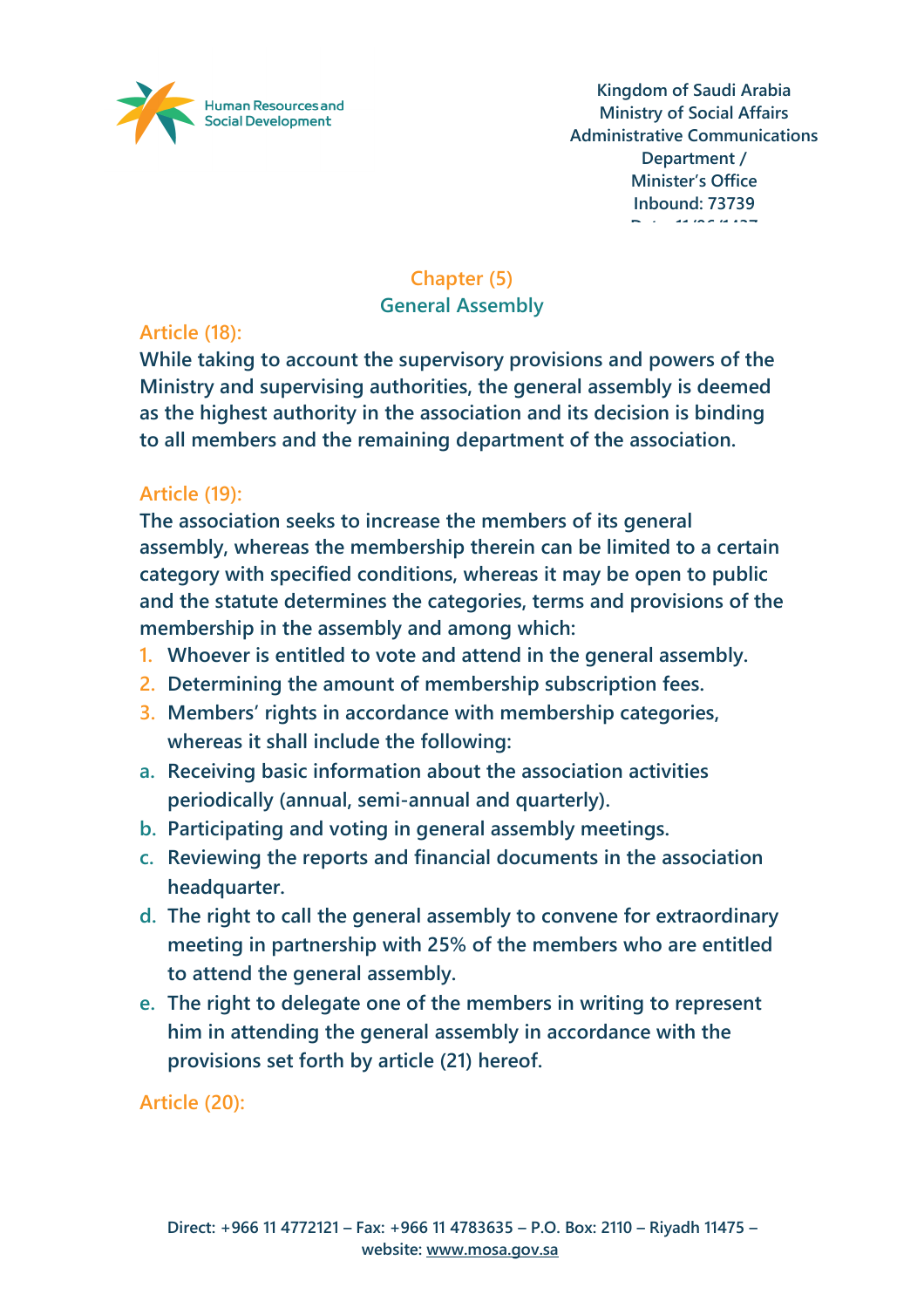

**While taking into account what is stated by the law of the extraordinary general assembly competencies, the decisions of extraordinary general assembly shall only come into force after the Minister's approval.**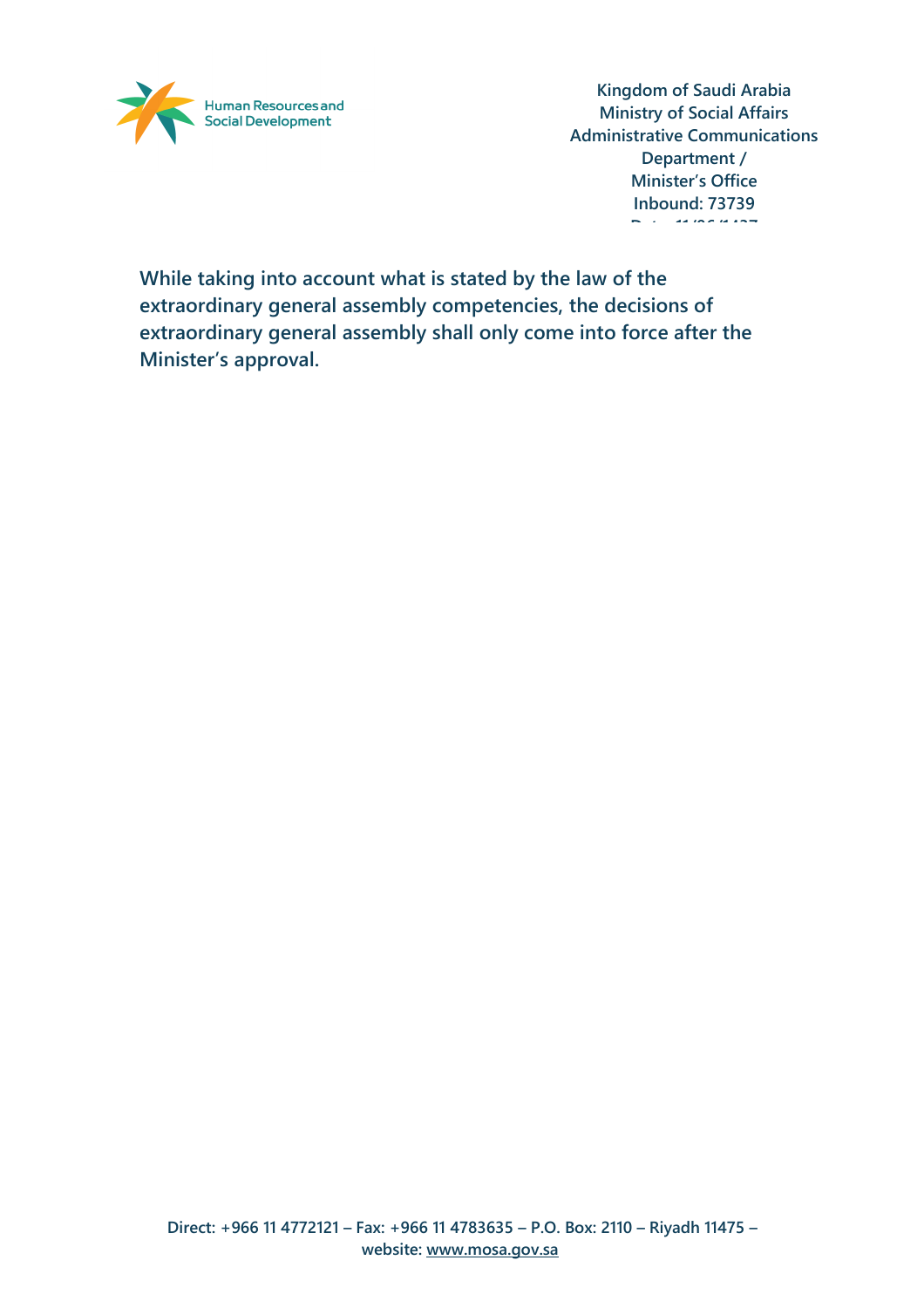

# **Article (21):**

**The representation in attending the meeting of general assembly subjects to the following provisions:**

- **1. The member of general assembly may delegate one of the other members to represent him in attending the general assembly meeting and vote in accordance with the mechanism set forth by the statute, whereas the representation shall be approved by the chairman of board of directors or whoever authorize him before the meeting.**
- **2. The member may only represent one member.**
- **3. No representation shall be granted to the members of board of directors.**

#### **Article (22):**

**The legal entity practices his role in the association through a representative, whereas the representation shall be under an official document issued from the competent officer, whereas what is stated by the statute shall be taken into account.**

#### **Article (23):**

**The assembly shall provide the Ministry with a copy of the general assembly meetings' minutes with a vote counting report within fifteen days from the meeting date.**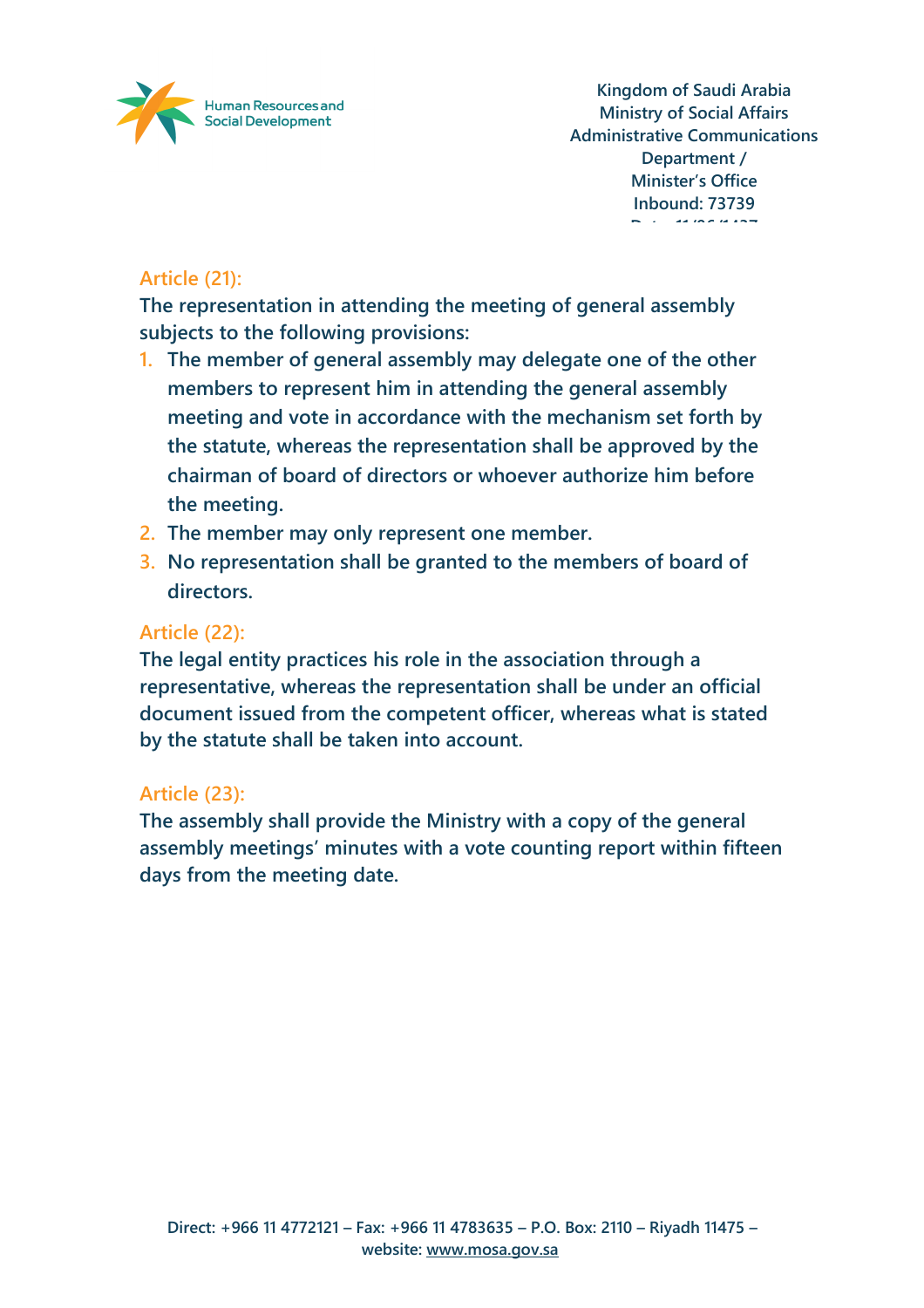

# **Chapter (6)**

### **Board of Directors**

# **Article (24):**

**The number of members of board of directors shall not be less than five members and not exceeding thirteen members, whereas in all cases, the number of members of board of directors may not exceed 50% of the number of members of general assembly.**

# **Article (25):**

- **1. The founding members shall form the first board of directors among the incorporation procedures and in accordance with what is stated by article (7) and article (9) hereof.**
- **2. The general assembly forms an election committee consists of two members therefrom at least – of non-candidate members – to manage the process of electing the members of board of directors for the second term and the one after, whereas the committee role ends with the announcement of the names of members of board of directors.**
- **3. The board of director term shall be four years.**

# **Article (26):**

**While taking into account the provisions of law and regulation, the statute states the procedures necessary for the progress of electing the members of board of directors, including the procedures of nomination, polling, vote counting and announcing the results, while taking the following provisions into consideration:**

**1. The board of directors shall address the invitation to all members of general assembly of whom the terms of nomination to the membership of new board of director apply before the end of board of directors' duration with one hundred and eighty days at least.**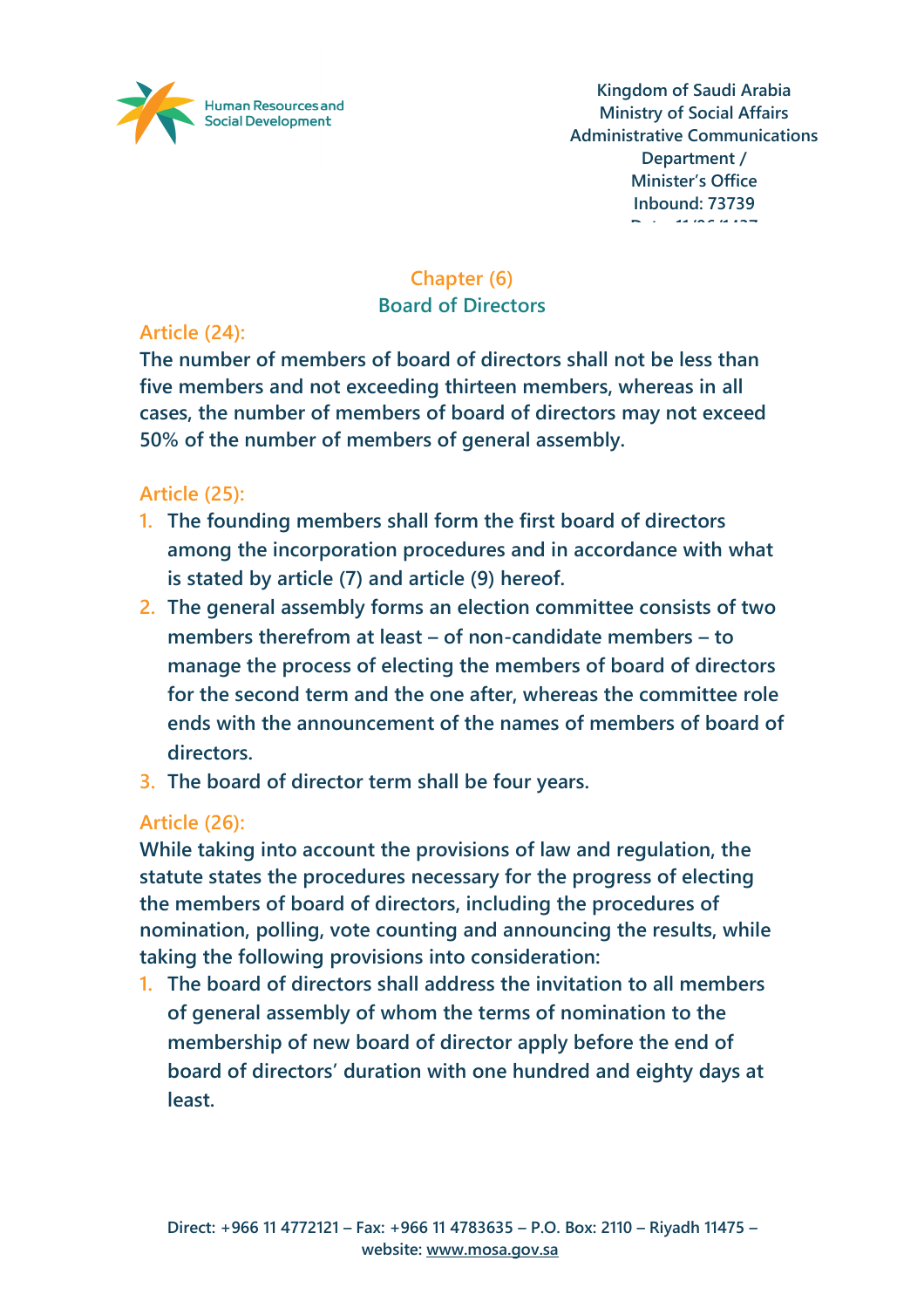

- **2. The nomination shall be closed before ninety days from the end of board of directors' term.**
- **3. The board of directors shall submit the candidates' names to the Ministry in accordance with the prepared form or the method adopted by the Ministry for that purpose and that within a week from closing the nomination.**
- **4. The election committee shall in coordination with the board of directors display the list of candidates' names sent from the Ministry in the association headquarter or its website before the end of the board of directors' term with fifteen days at least.**
- **5. The general assembly elects the members of new board of directors in its ordinary meeting from the candidates' list, whereas the new board of directors shall provide the Ministry with the names of members who were elected within fifteen days at least from the election date.**
- **6. Combining two positions in the assembly and membership of board of directors is only allowed by the approval of the Minister of whoever he delegates.**
- **7. The Ministry assign one of its employees to attend the process of electing the members of board of directors to make sure that it proceeds in accordance with the Law, regulation and statute.**
- **8. Upon the end of the board of directors' term, it shall continue to practice its administrative tasks without the financial tasks until the election of a new board of directors.**

### **Article (27):**

**It is prohibited to combine two positions as a member of board of directors and also work in the administration competent to supervise over the association in the Ministry or the supervising authority, but only with the Minister's approval or whoever he delegates.**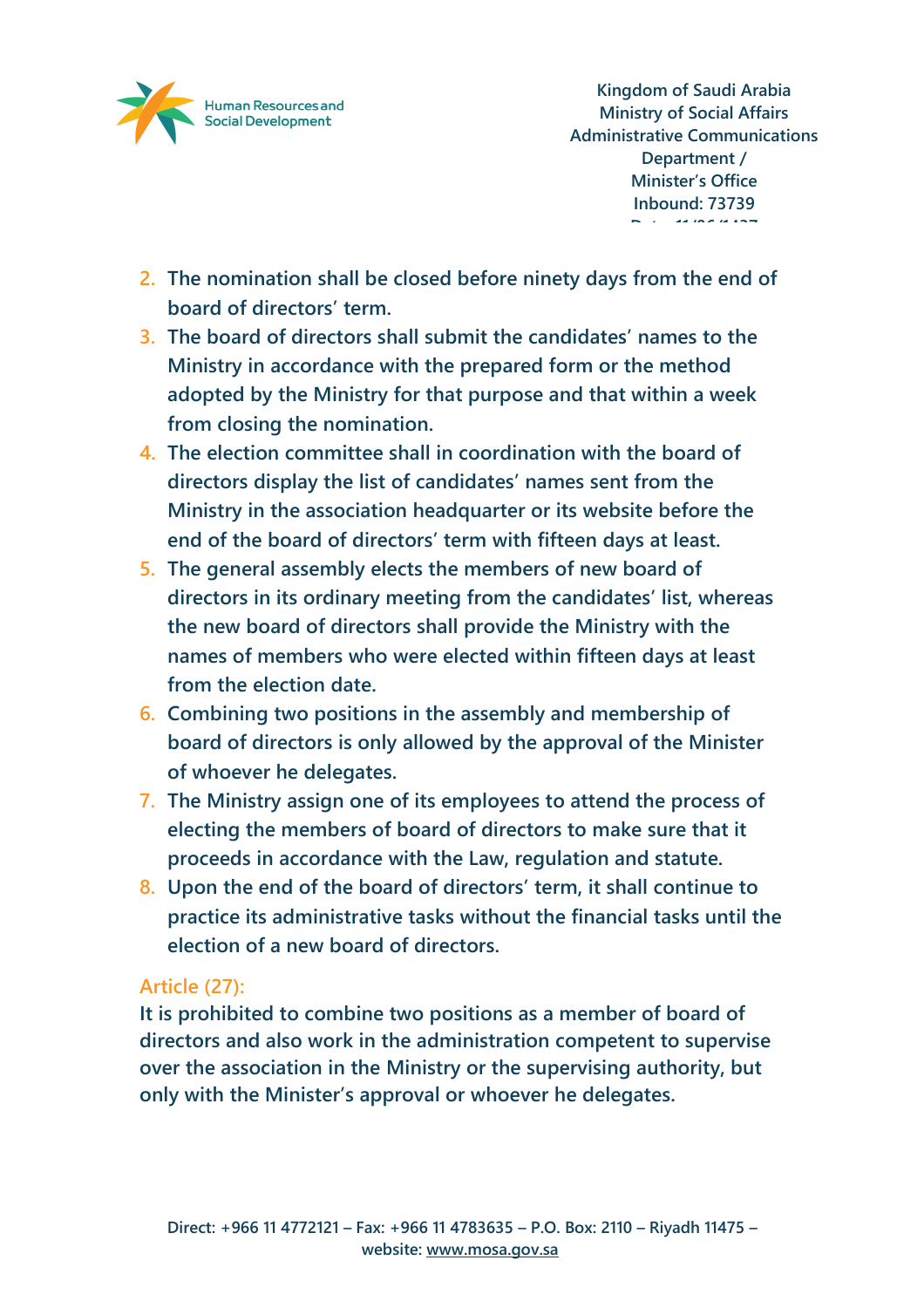

# **Article (28):**

**Nomination for the membership of board of directors of the association for two consecutive terms is only allowed with the Minister's approval or whoever he delegates.**

### **Article (29):**

**While taking into account the law provisions, the Ministry may terminate the election results with a justified decision within sixty days from nomination, whereas the general assembly shall convene and reelect the candidates themselves and that within a period not less than fifteen days and not exceeding thirty days from the date of receiving the termination decision.**

# **Article (30):**

**The statute specifies how to select the chairman of board of director, his vice-chairman and the financial supervisor and their competencies, whereas they shall be determined in the first meeting of the board.**

# **Article (31):**

**The association board of directors holds regular periodic meetings not less than four meetings a year, whereas the suitability of the time period between every two meeting shall be taken into account in its convention and the meeting shall be held every three months at least.**

# **Article (32):**

**The stature specifies the competencies of the board of directors, among which:**

- **1. Establishment of general policies to achieve the association objectives and realize it success.**
- **2. Establishment of the association action plan, among which the strategic plan, executive plan and other main action plans, followup on its execution and approval from the general assembly.**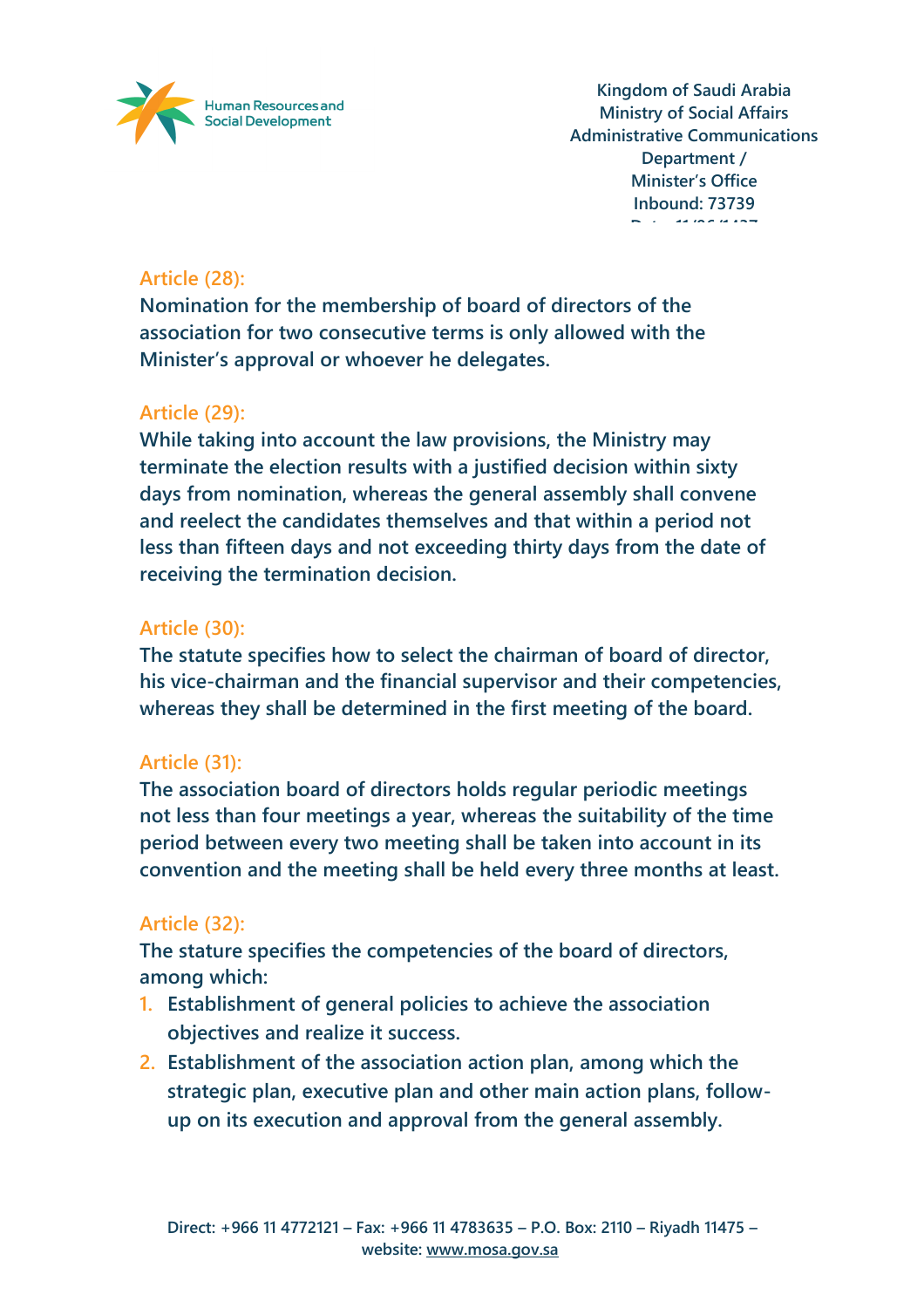

- **3. Approving the establishment and job structure in the association.**
- **4. Establishment of regulations and rules for internal supervision, supervise over them and carry out a periodic review in order to make sure of achieving its effectiveness.**
- **5. Establishment of principles and standards for the association governance, which shall be in line with the provisions of the law, regulation and statute and also supervise over and monitor its effectiveness and amend them, when necessary.**
- **6. Opening bank accounts in Saudi banks, pay and collect checks, promissory notes, accounts records, as well as activating accounts, close and settle them, update data, object on rejected checks and other banking operations.**
- **7. Registering real estates, accept its conveyance, accept wills, endowments and gifts, merger of deeds of association properties, divide and sort them, update deeds and entering them in the comprehensive system, converting agricultural lands to residential, making any actions other than the aforementioned, in which the association has elation and interest after the general assembly approval.**
- **8. Development of the association financial resources and seeking to achieve sustainability thereto.**
- **9. Management of the association properties and funds.**
- **10. Preparation of investment rules for association surplus and active it after its approval by the general assembly and the Ministry.**
- **11. Establishment of a written policy the governs the relation with the beneficiaries of the association services that ensures providing the necessary care and attention to them, in addition to announcing it.**
- **12. Drafting clear and specific policies, conditions and procedures for the membership of board of director and place them as subject of enforcement after the association acknowledges them.**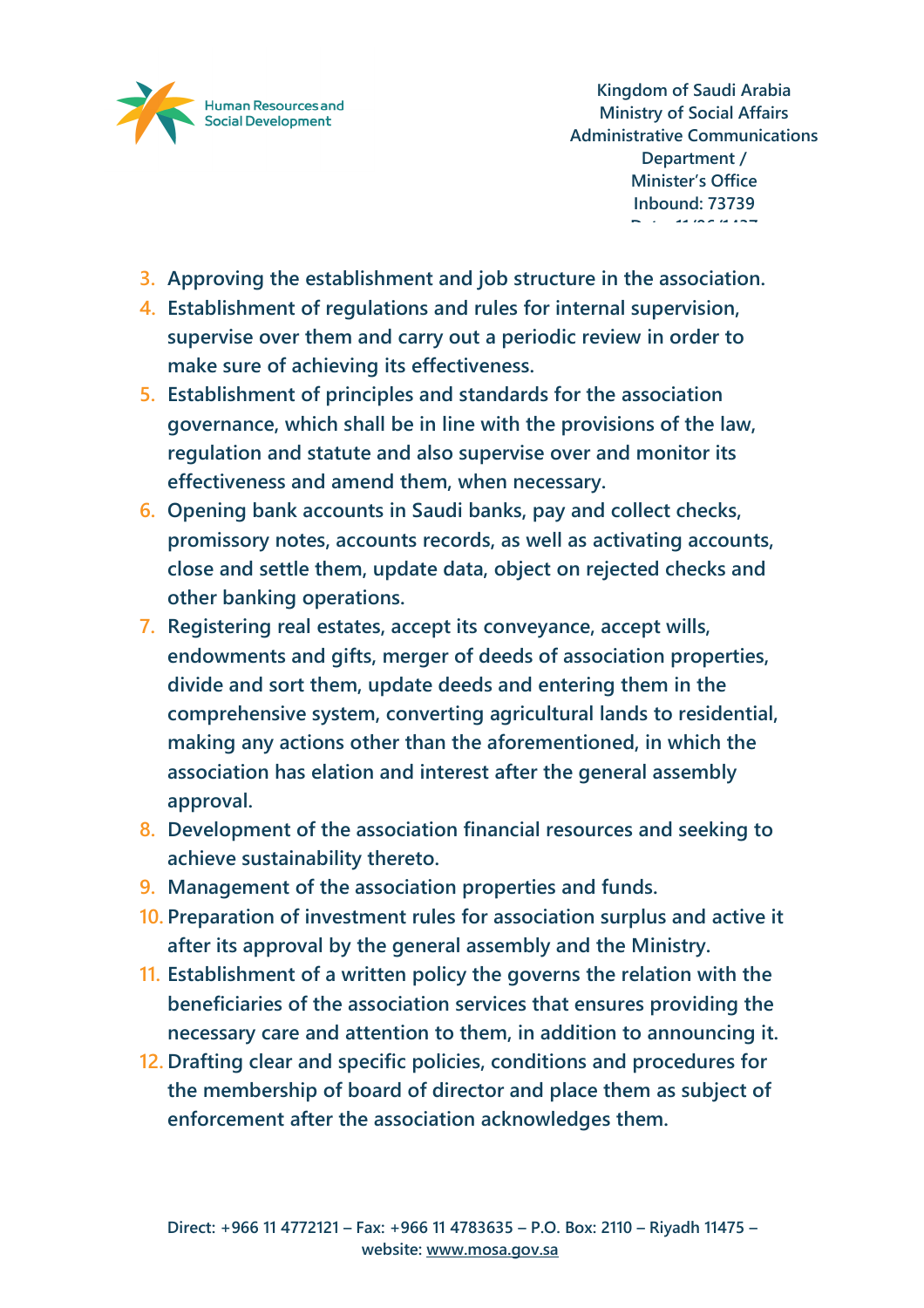

- **13. Providing the Ministry with the data and information about the association in accordance with the forms approved by the Ministry and update them in line with the occurring changes within a period not exceeding a month from the date of its occurrence.**
- **14. Cooperating in the preparation of tracking and annual reports.**
- **15. Providing the Ministry with the final account and the financial reports audited by the auditor after approving them from the general assembly and within four months from the end of the fiscal year.**
- **16. Supervising over the preparation and approval of the association annual report.**
- **17. Supervising over the preparation of the estimative balance for the new fiscal year and submit it to the general assembly for approval.**
- **18. Appointment of a fulltime executive official for the association, determine his competencies and provide the Ministry with his name, appointment decision, a copy of his National ID and his contact information.**
- **19. Appointment of leader employees in the association and determine their competencies and responsibilities.**
- **20.Deciding in accepting the new general assembly member, reject him or terminate his membership under a justified decision.**
- **21. Informing the Ministry with every change occurs on the status of the general assembly members, board of directors' members, executive officer and the financial manager within a month from the occurrence of change.**
- **22.Establishment of policies and procedures that ensure the association compliance with the laws and regulation, in addition to the compliance with disclosure of fundamental information to the beneficiaries, the Ministry, supervising authority and other stakeholders and enable them to review the final account and the**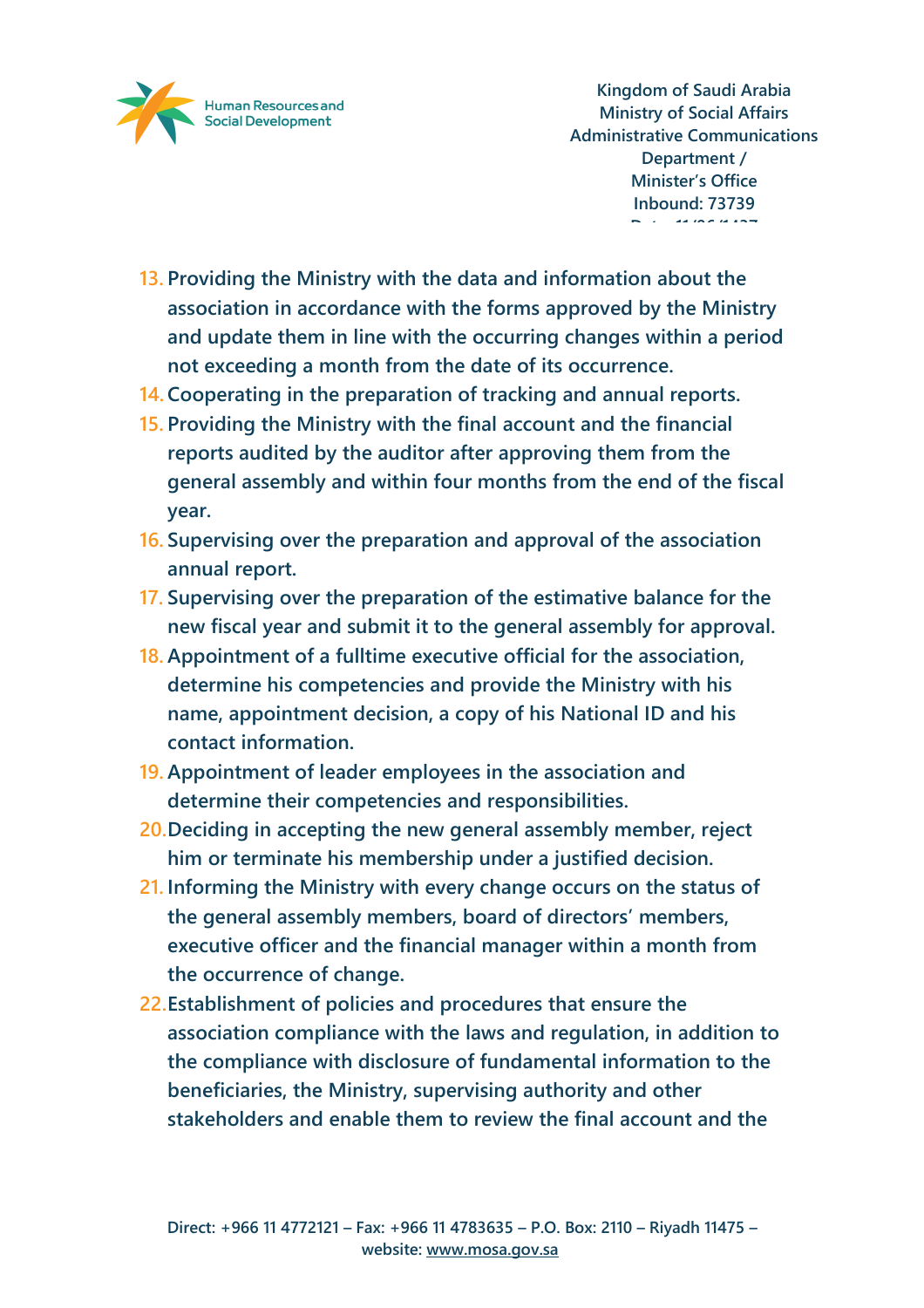

**financial and administrative reports and publish them on the association website.**

- **23.Supervising over the execution of decision and instructions of general assembly, external auditor, the Ministry or the supervising authority.**
- **24.Development of the association financial resources.**
- **25.Calling the general assembly to convene.**
- **26.Any other tasks assigned by the general assembly, the Ministry or the supervising authority, each in their respective areas.**

#### **Article (33):**

- **1. The association statute determines the mechanism of forming permanent or temporary committees, its competencies and working method.**
- **2. The board of director may form an executive committee therefrom and authorize it with some powers ensure the flow of association work.**
- **3. Any permanent committee must have one of the members of board of directors.**
- **4. The financial supervisor shall not head the committee of audit and internal review.**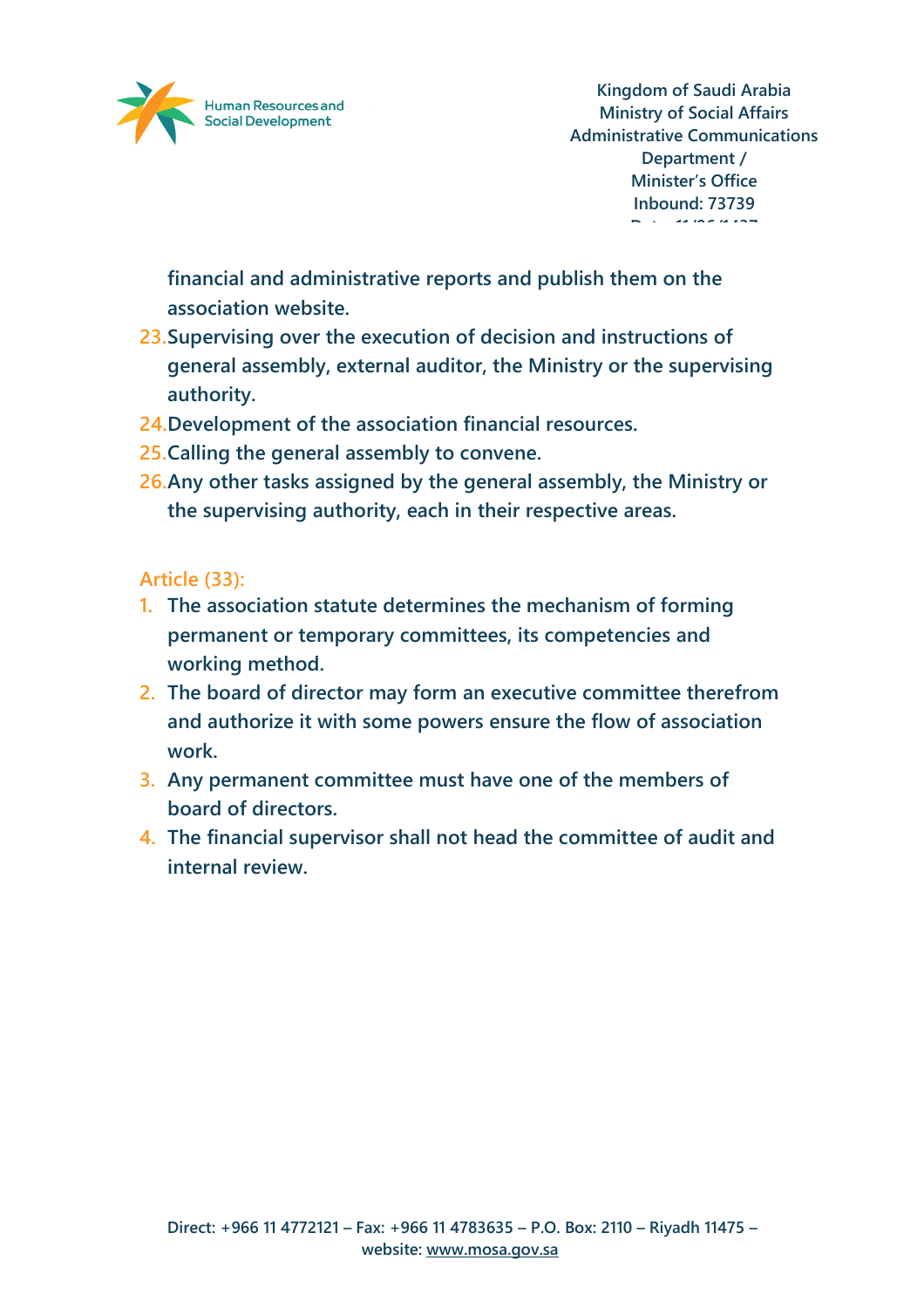

### **Chapter (7)**

**The Association's Financial Affairs**

# **Article (34):**

**While taking into account the law provisions, the association shall deal with zakat money in a separate account and create a special record thereto, whereas it shall dispose Zakat money in line with Sharia rules.**

# **Article (35):**

**While taking into account the law provisions, the association shall – when it receives donations – create a special record thereto and register therein the donation value and its conditions, if any and it shall take into account the donor condition when disposing the donations.**

# **Article (36):**

**The association complies with the accounting standards issued from Saudi Establishment for Certified Public Accountants and accounting forms and reports issued by the Ministry.**

# **Article (37):**

- **1. The board of director is responsible for the association money and properties, for example without limitation; making sure that the association resources are documented and its revenues are spent in a manner compatible with its objectives, whereas it shall perform its tasks with responsibility and good intention, in addition to determining the powers, which it delegates, decision making procedures and delegation period. it also shall follow-up the practice of these powers, which it delegates to a third party via periodic reports.**
- **2. The board of directors shall make sure of establishment of procedures to introduce the new members of board of directors to**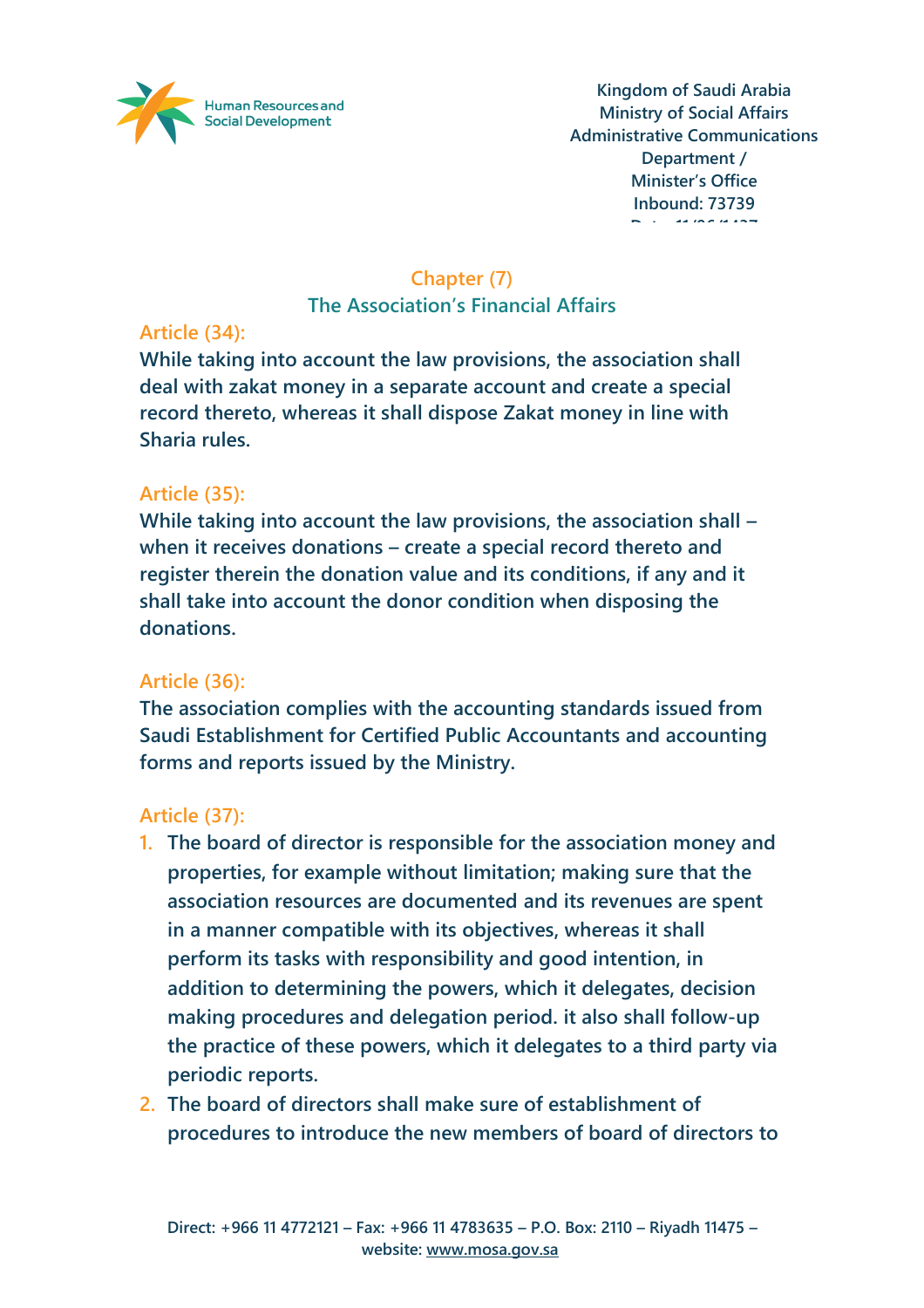

**the association work, particularly the financial and legal aspects. It also sure ensure the availability of sufficient information about the association affairs to the members of board of directors.**

- **3. The board of directors may only act in what is stated by the statute and the conditions mentioned therein and if the statute was free from a provision, the board may only act with a permission from the general assembly.**
- **4. The board of directors shall deposit the association cash with its name in local bank(s), whereas the transactions with the association bank accounts shall be with the signature of chairman or vice-chairman of board of directors and the financial supervisor, whereas the board of directors may authorize dealing with bank accounts to two of its members or senior management executives, whereas they shall be holders of Saudi nationality and after the approval of the Minister or whoever he delegates.**
- **5. The board of directors shall make sure of the association compliance with the laws and regulations applicable in the Kingdom in a manner guarantee lack of the association committing a legal violation.**

### **Article (38):**

**The association shall provide the Ministry with its final account for the ended year after its approval from the general assembly within four months from the end of fiscal year.**

### **Article (39):**

**The Ministry may appoint auditor(s) to carry out the works, which it required.**

### **Article (40):**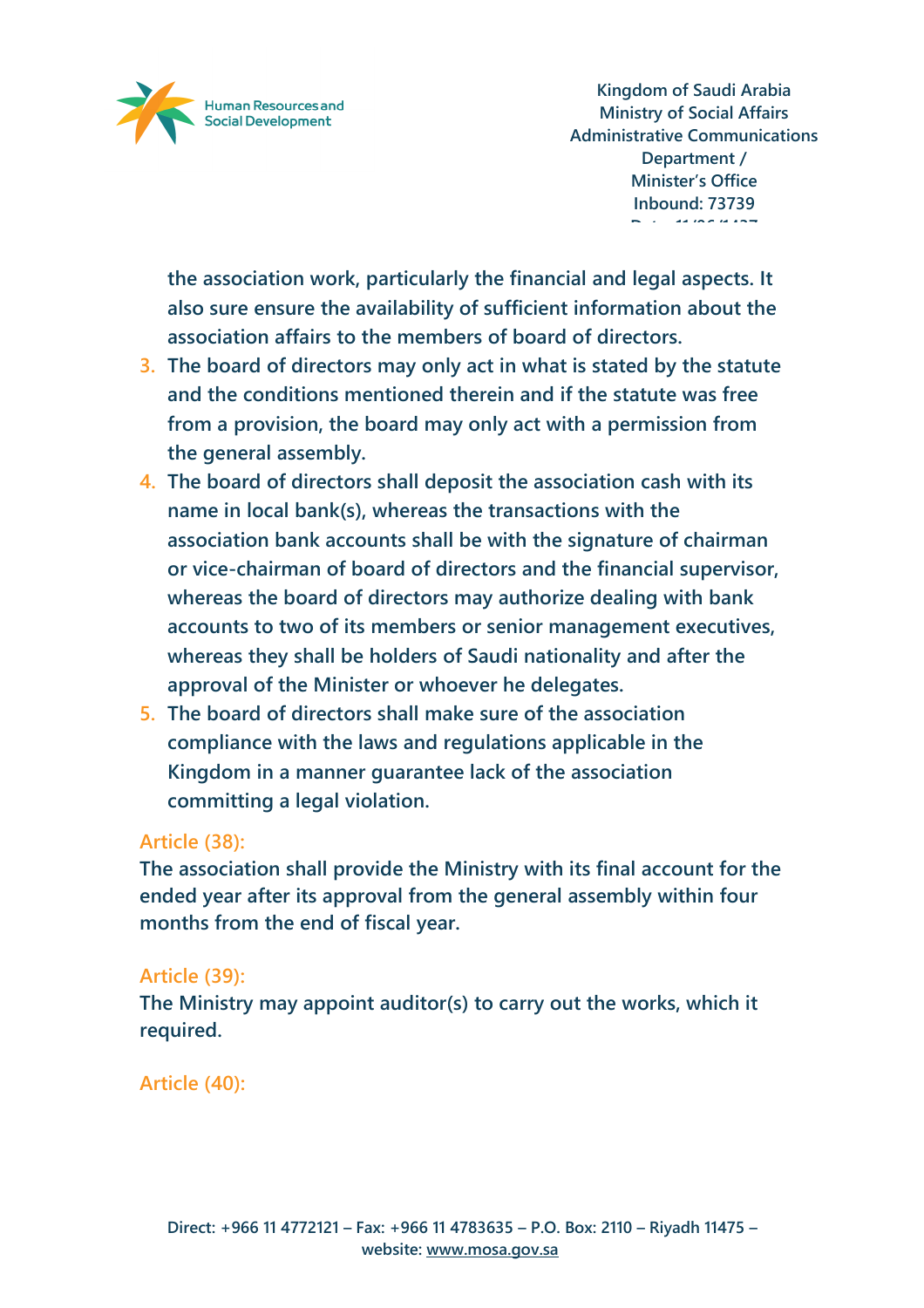

**The association shall take into account the provisions stated by the applicable laws in the Kingdom with a financial aspect, among which anti-money laundering law and it shall take the following in particular:**

- **1. Maintaining in its headquarter the financial records and documents, accounts' files, financial correspondences, copies of National IDs for founders, members of general assembly, members of board of directors, employees therein and parties dealing therewith financially in a direct manner for a period not less than ten years from the date of dealing expiry.**
- **2. If reasonable justifications were available thereto to suspect the inbound money or some thereof represents the returns of a criminal activity, associated with money launder operation, terrorism financing, or will be used in the aforementioned operations, it shall take the following procedures:**
- **a. Informing the financial investigations unit at the Ministry of Interior immediately and directly.**
- **b. Preparing a detailed report includes all data and information available therefor about the status and relative parties and provide the investigation unit therewith.**
- **c. Not to warn those who deal therewith about the existence of suspicions about their activities.**
- **3. The financial supervisor shall be responsible for auditing, review and compliance, in addition providing him with sufficient resources to detect any of the crimes stated in anti-money laundry law.**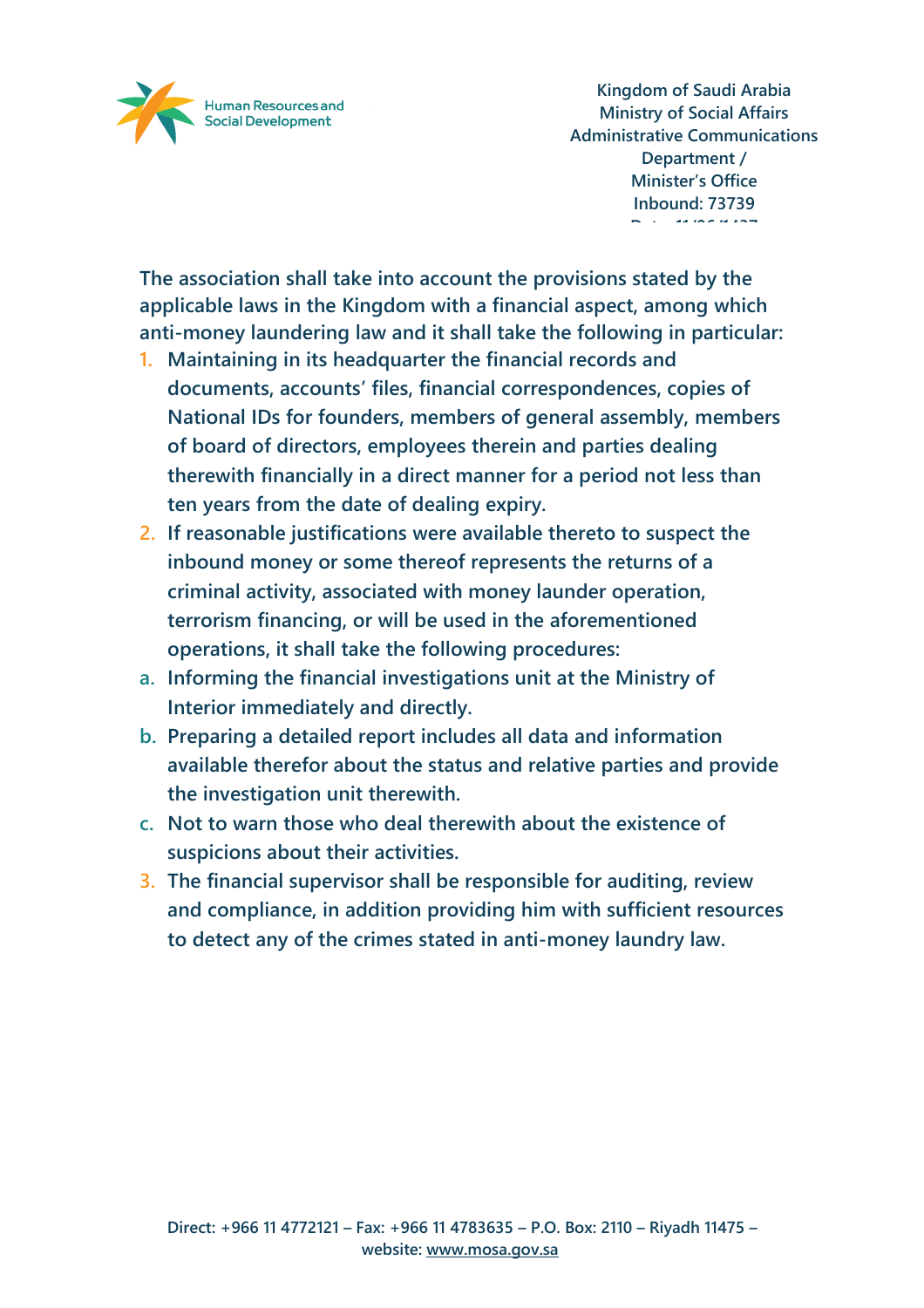

# **Chapter (8)**

### **Public Benefit Capacity**

# **Article (41):**

**The Ministry may issue a decision to grant the capacity of public benefit to the association, if it fulfilled the following conditions:**

- **1. Its objective shall be the achievement of public interest.**
- **2. Its activity shall be directed to all society targeted by the association.**
- **3. The membership of general assembly shall be open.**
- **4. Lack of any financial, administrative or technical violations on the association.**
- **5. The members of board of directors shall at least include two experts with competence in the field of national work provided that their experiences shall not be less than five years and they shall be a holder of Masters' Degree and higher** …

# **Article (42):**

**The capacity of public benefit may be withdrawn from the association under a justified decision from Minister and that if it lost one of public benefits conditions and the withdrawal decision shall not prevent its continuance in executing the conditions signed therewith.** 

# **Article (43):**

**Any government or private authority may contract with one of public benefit associations in order to manage an establishment affiliated thereto or execute some of its projects, programs or services, which fall among its competencies, whereas the relationship arising between the public benefit association and government authority is deemed as a contractual administrative relation arising in accordance with regulations of governmental competitions and procurements.**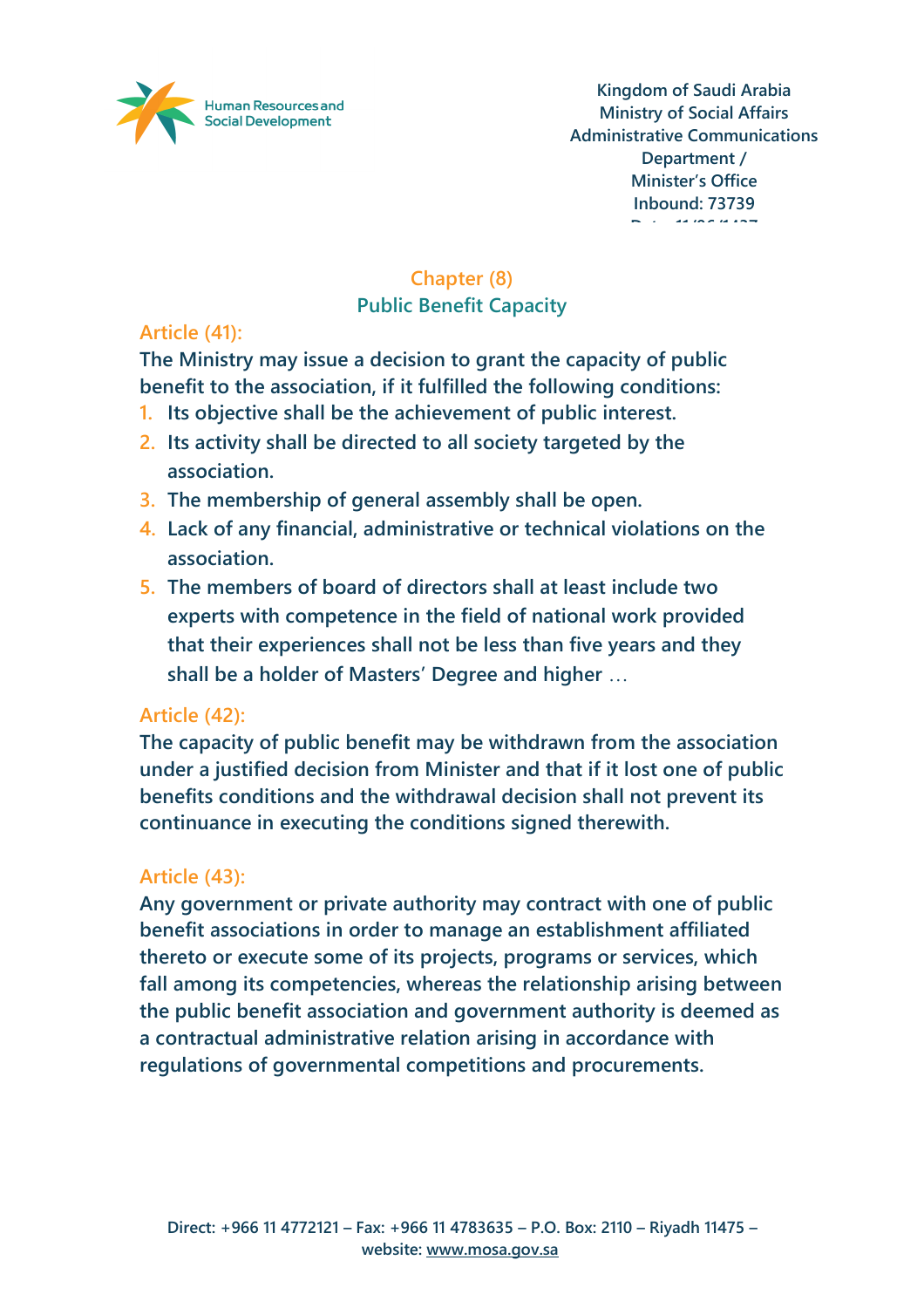

# **Chapter (9) Dissolution and Merger**

# **Article (44):**

**The Ministry takes into account when it issues the decision of dissolving the association the Waqf decision and the donor desire and what is stated in the statute and except for that, the Ministry specifies the authority, to which the association money is transferred, whereas it shall be limited to the associations' support fund or one of the associations with an activity similar to the ones regally registered and the dissolution decision shall include the appointment of liquidator(s) to carry out the liquidation works, in addition to determining his work period and fees.**

### **Article (45):**

**Those who are in charge of affair of the association, which a decision is issued with temporary suspension of its activity or its dissolution or merger in another association, may not dispose its money or documents, with an exception for necessity cases, such as; the assets desired to be disposed are perishable and the Minister approval is required.**

### **Article (46):**

**In case the extraordinary general assembly issued a decision with an optional dissolution of the association, the provisions mentioned in the statute shall be applied and in case it lacked a provision or its execution was not possible, the Minister or whoever he delegates shall specify the mechanism of liquidating the association and disposing its assets, money, documents and costs resulted thereupon.**

# **Article (47):**

**Those who are in charge of the association management, which a decision with its dissolution was issued, shall deliver its assets, money and documents to the liquidator as soon as requested.**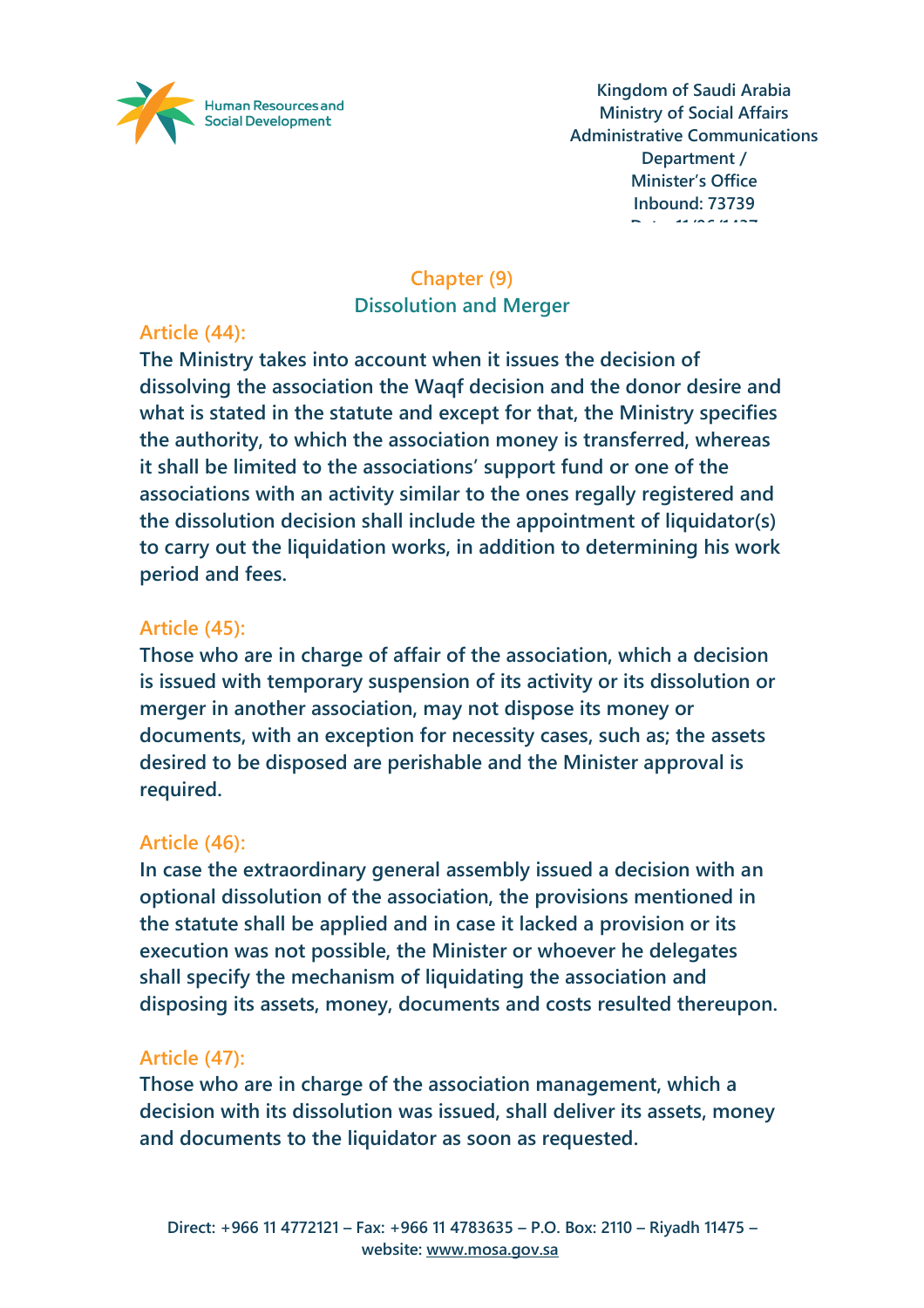

**Article (48):**

**The Ministry informs the supervising authority with the decision of association dissolution.**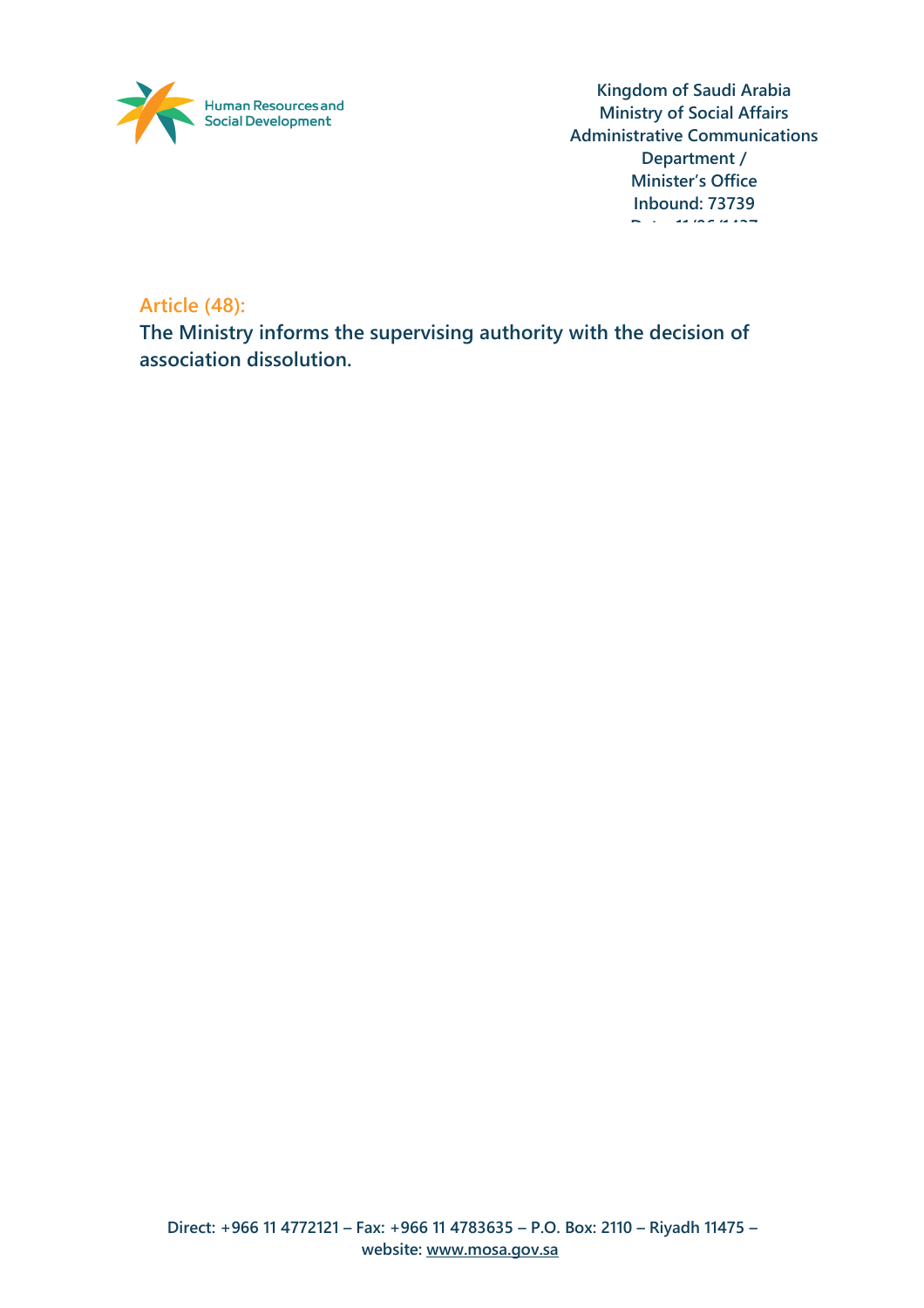

# **Section (2) National Establishments Chapter (1) Establishment and Its Equivalent**

# **Article (49):**

**For the purposes of applying the provisions of the law and regulation, any continuing establishment for a limited or unlimited period of time shall be deemed as a national establishment; provided that the following rules apply thereto:**

- **1. To be founded by either natural person(s) or legal entity(s) or both.**
- **2. It does not aim to achieve profit for the founder(s).**
- **3. It achieves purpose(s) of public or private benefit purposes.**
- **4. It relies on what the founder(s) allocate of money, endowments, donations, gifts, wills, investment revenues, zakat.**

### **Article (50):**

**The national fund is established for solidarity, cooperative or social purpose and bring benefits to whoever is specified by the statute. National fund is deemed as a national establishment and the statute provisions are applicable thereto.**

### **Article (51):**

**The family fund is deemed as a national establishment, upon which the rules issued by the Minister apply.**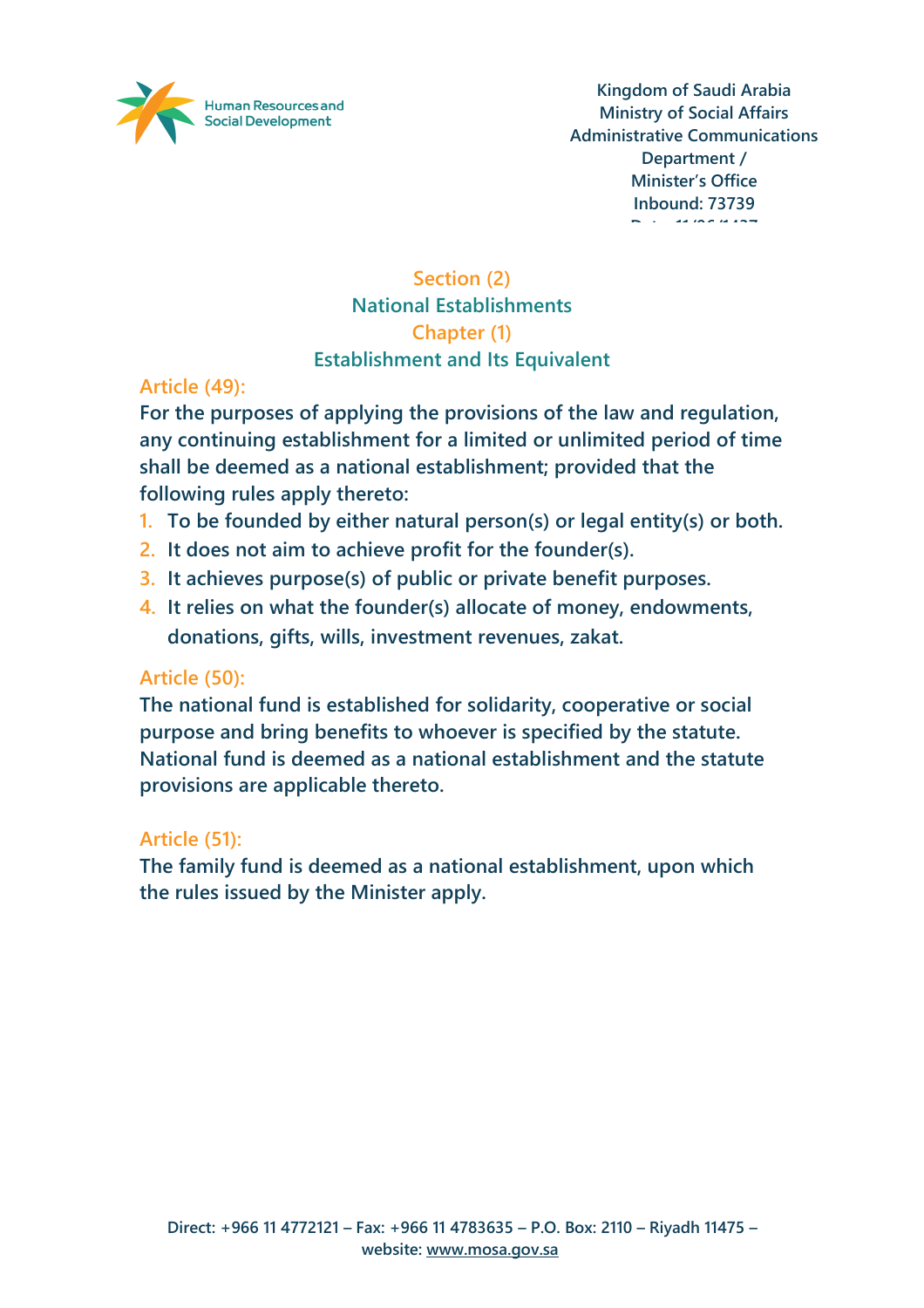

# **Chapter (2)**

**Objectives**

**Article (52):**

**While taking into account the objectives stated by the law, the statute specifies the objectives, upon which the establishment are based and determined for its activities, whereas it may only exceed these objectives with the approval of the Minister or whoever he delegates.**

# **Chapter (3)**

**Establishment of the Establishment**

# **Article (53):**

**The following is required in the applicant of establishment with natural personality:**

- **1. He shall be a holder of Saudi nationality.**
- **2. He shall be at least eighteen years old.**
- **3. He shall possess full legal capacity.**
- **4. No final judgement was issued against him in a dishonorable crime, unless he is exonerated.**

# **Article (54):**

**The natural person who is willing to establish an establishment shall submit the following the Ministry:**

- **1. An application submitted by establishment applicants in accordance with the form prepared for that from the Ministry and accompanied by a statement that indicates the following data for the establishment applicants:**
- **a. Name in accordance with National ID.**
- **b. National ID no.**
- **c. Profession.**
- **d. Place of residence.**
- **e. Contact information, including email address and cellphone number.**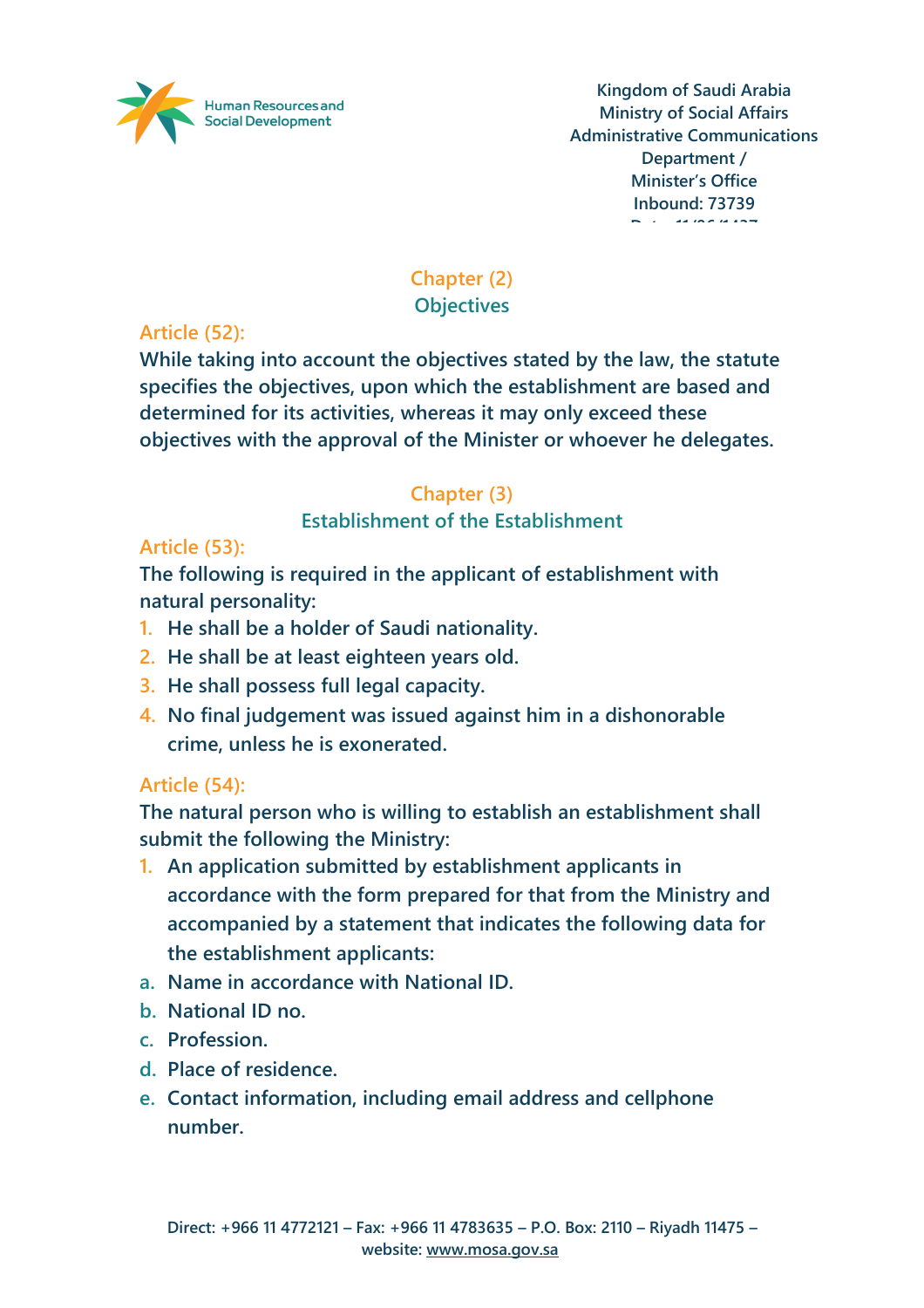

- **2. A copy of National ID for establishment applicants.**
- **3. Name and data of the person authorized from the establishment applicants and his contact information (email address and cellphone number).**
- **4. A statute for the establishment in accordance with the form prepared by the Ministry and it shall be in line with the law and regulation.**
- **5. Complying with deposition of an amount not less than five million Saudi riyal within the first year in the establishment account or registering assets with its names, which its annual revenues are not less than five hundred thousand riyals.**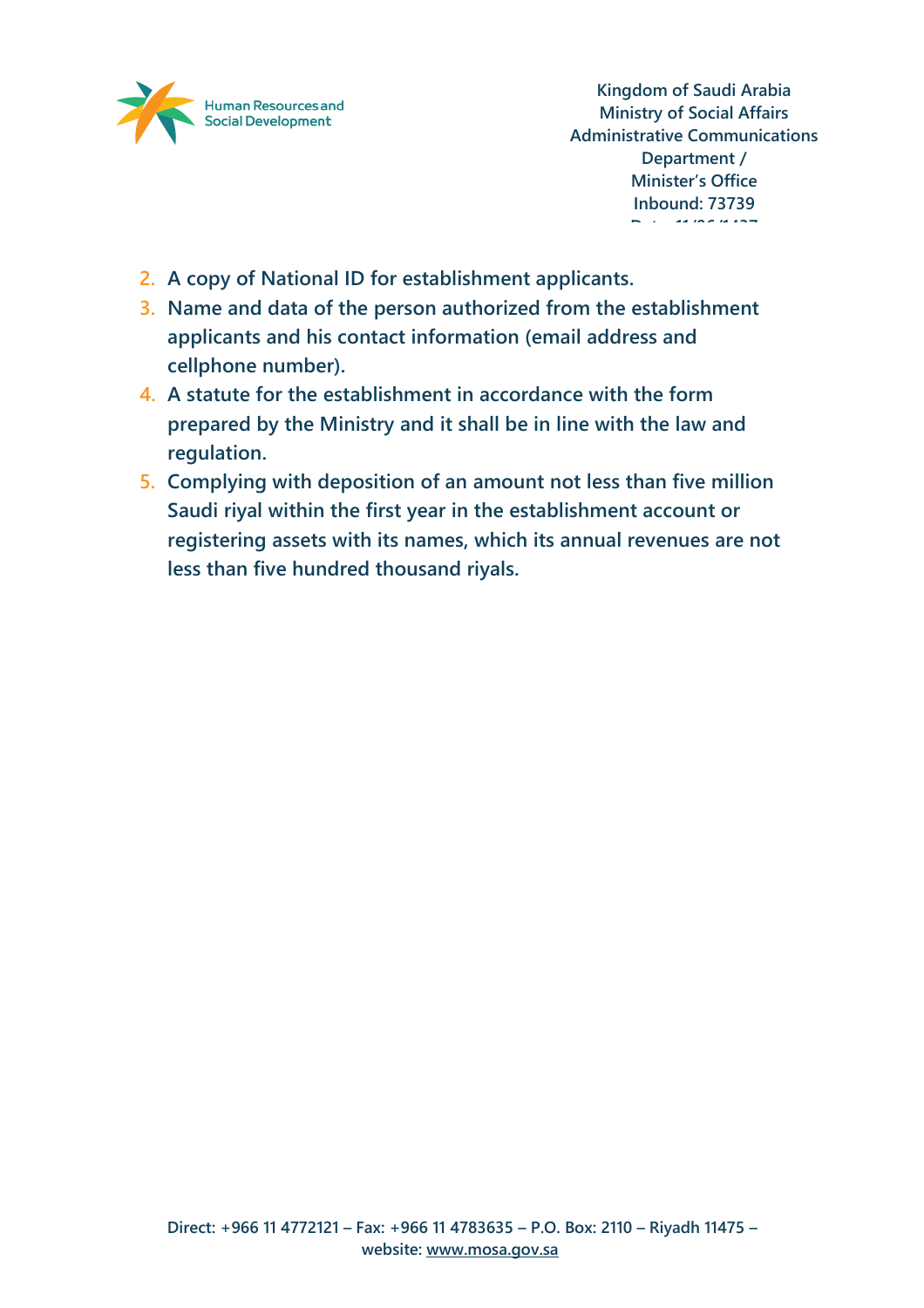

# **Article (55):**

**If the establishment applicant was a government agency, a letter from the person in charge or his representative is sufficient and if the authority was non-governmental, it shall submit the following:**

- **1. Commercial register, license, endowment deed or what proves the legal status of the applicant in accordance with the law governing it and it shall be valid.**
- **2. National address for the applicant and its branches, if any.**
- **3. Social insurances certificate.**
- **4. Zakat and income certificate.**

# **Article (56):**

**The legal person who is willing to establish an establishment shall submit the following to the Ministry:**

- **1. The documents stated in article (55) in regard of legal persons.**
- **2. A letter includes the approval on the establishment of an association issued from the person in charge in accordance with what is stated by article (57) hereof.**
- **3. Application of establishment in accordance with the form prepared for that.**
- **4. The establishment Statute in accordance with the form prepared by the Ministry and it shall be in line with the law and regulation.**
- **5. Complying with deposition of an amount not less than five million Saudi riyal in the establishment account or registering assets with its names, which its annual revenues are not less than five hundred thousand riyals.**

# **Article (57):**

**The competent officer in (legal entity) shall be:**

**1. If the legal entity was a government agency, the competent officer shall be the senior officer.**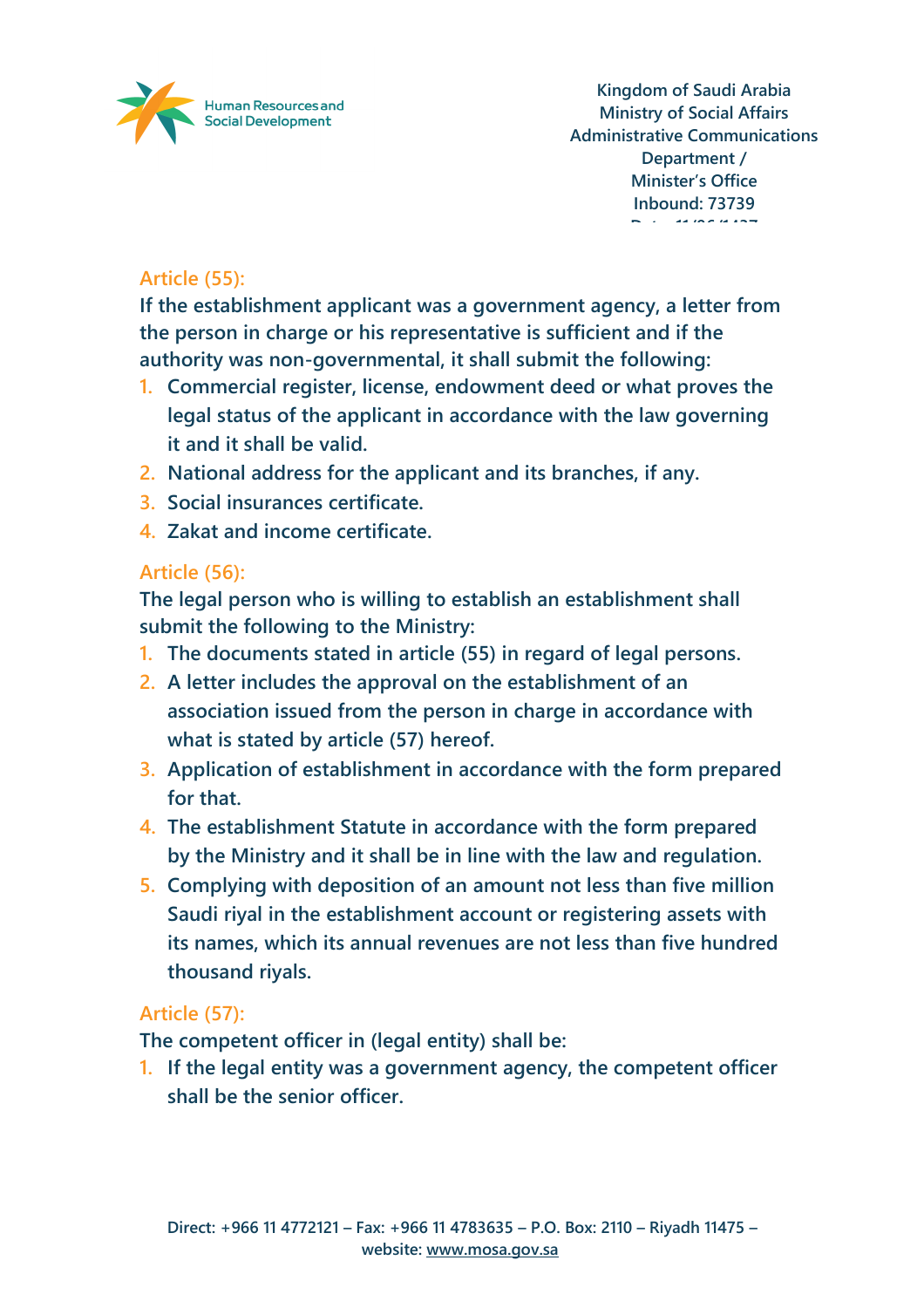

- **2. If the legal person was an individual establishment, the competent officer therein shall be the establishment owner.**
- **3. If the legal entity was a company, the competent officer therein shall be the partner, except for public joint-stock companies.**
- **4. If the legal entity was a joint-stock company, the competent officer therein shall be the board of directors.**
- **5. If the legal entity was the endowment deed, the competent officer shall be the principle.**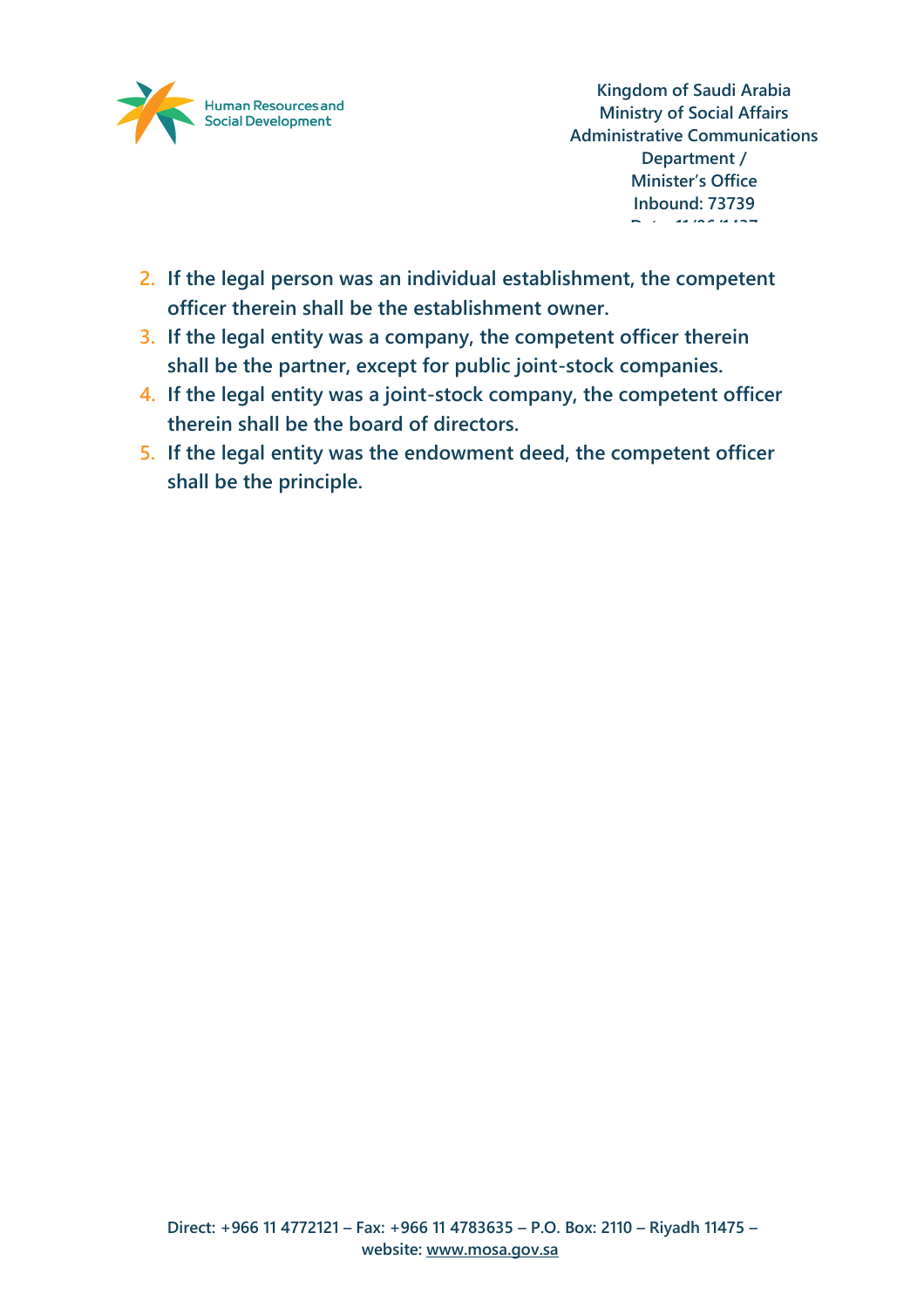

# **Article (58):**

**The establishment applicants with legal entity shall inform the Ministry with any change occurring on any of them during the progress of establishment procedures, whereas the Ministry looks into the occurring changes and takes the appropriate actions, such as requesting the completion of documents, additional requirements or terminate the application under a justified decision.**

### **Article (59):**

**The Ministry decided in the application of establishment in accordance with the following procedures:**

- **1. The Ministry studies the application to verify its fulfillment of the terms and data stated in the law, regulation, decisions and instructions issued thereby.**
- **2. The application shall be granted a registration number and date and that after completing all documents stated in the regulation in accordance with the applicant status and then the applications shall be deemed complete in terms of its requirements.**
- **3. The Ministry refers the application to the supervising authority to study it and then issue its decisions.**
- **4. The Ministry – after it coordinates with the competent authority – issues its decision in the application with approval or rejection and that within sixty days from the date of completing its requirements**
- **5. The establishment applicant obliges to deposit an amount not less than five million Saudi riyal in the establishment account within the first year and register assets with its names, which its annual revenues are not less than five hundred Saudi riyals, in addition to delivering the bank certificate states the deposit process or a copy of the asset registration document to the Ministry.**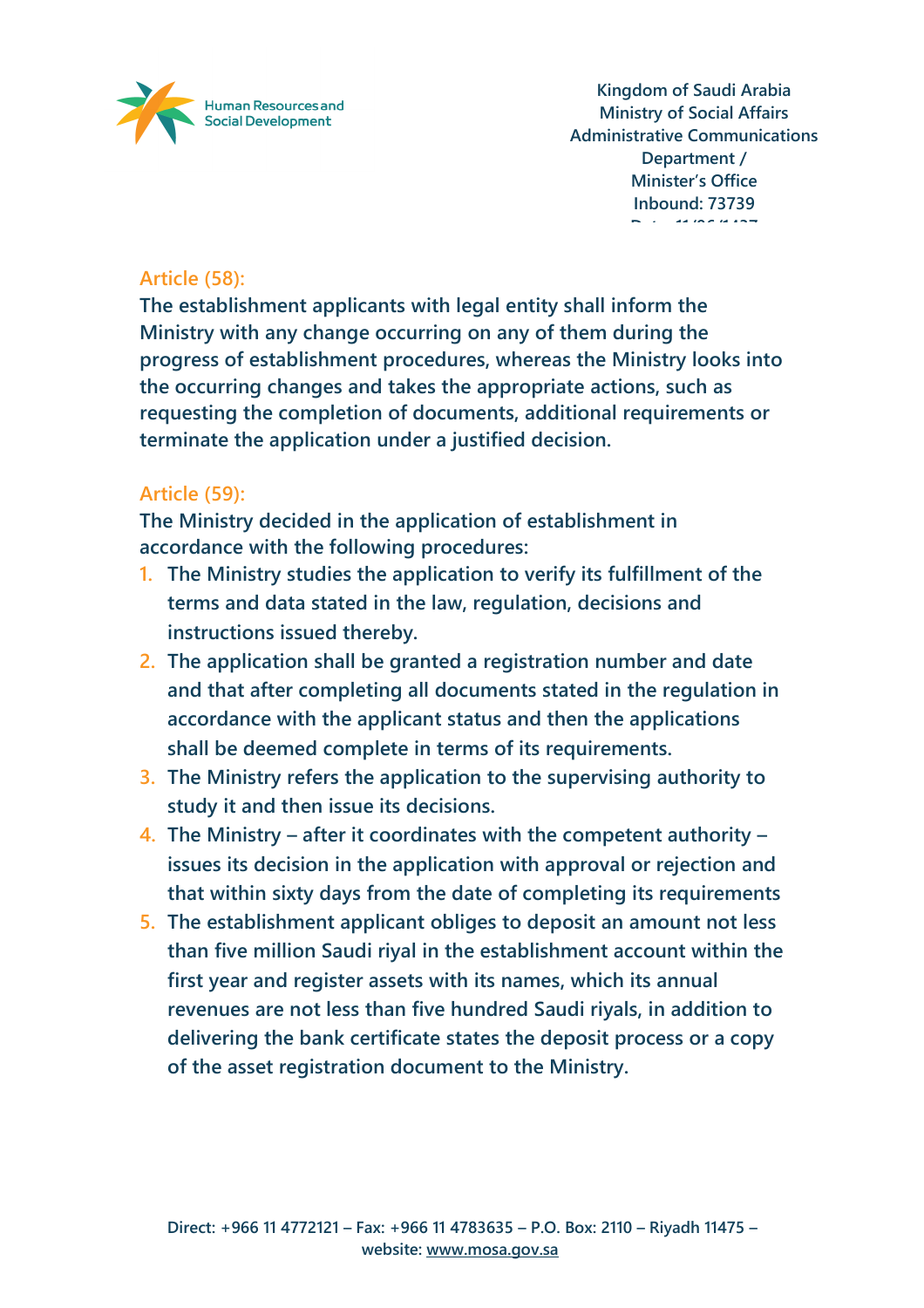

- **6. The Ministry issues the establishment license as soon as it gains the legal entity in accordance with what is stated in article (60) hereof, while taking into account the following procedures:**
- **a. The Ministry registers the establishment in its national establishments record and it grants it a registration number.**
- **b. The Ministry shall notify the supervising authority and take the procedures of publishing the association statute on the Ministry's website.**
- **c. The Ministry shall issue a license to the association from the national establishments' register, in addition to an accredited copy of the statute and it shall be delivered to the approved representative for the establishment applicant.**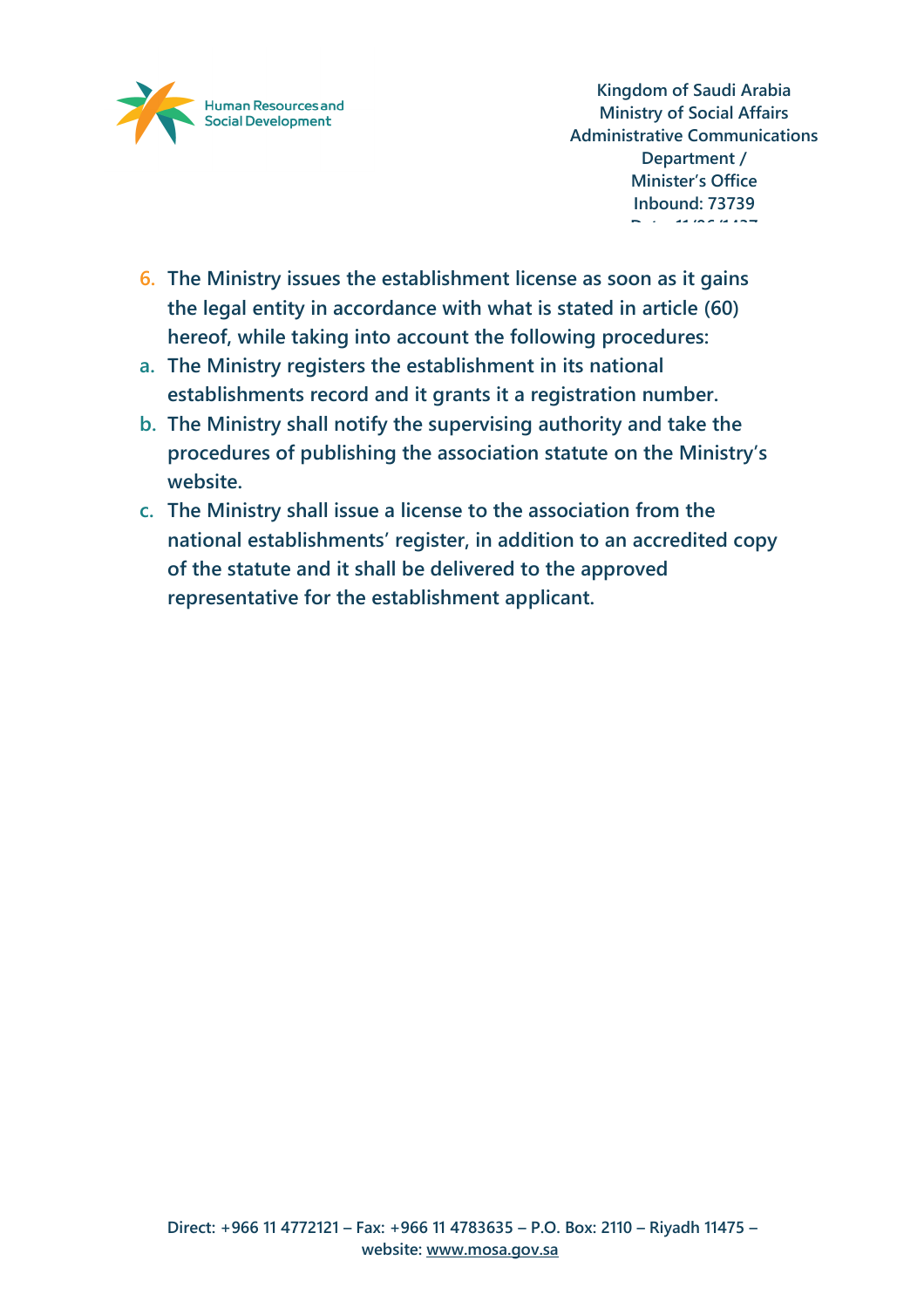

# **Article (60):**

**The establishment gains the legal entity from the date of issuing the Ministry's decision with the approval on the application or expiry of sixty-day period from the date of completing the application requirements.**

# **Article (61):**

**The establishment practices its activities and programs as soon as it receives the license in accordance with the provisions of the law, regulation and statute and it is prohibited to:**

- **1. Practice any activity in violation of the objectives stated in its statute.**
- **2. Practice any activity or establish any branches thereto outside the Kingdom, but only after the Ministry's approval.**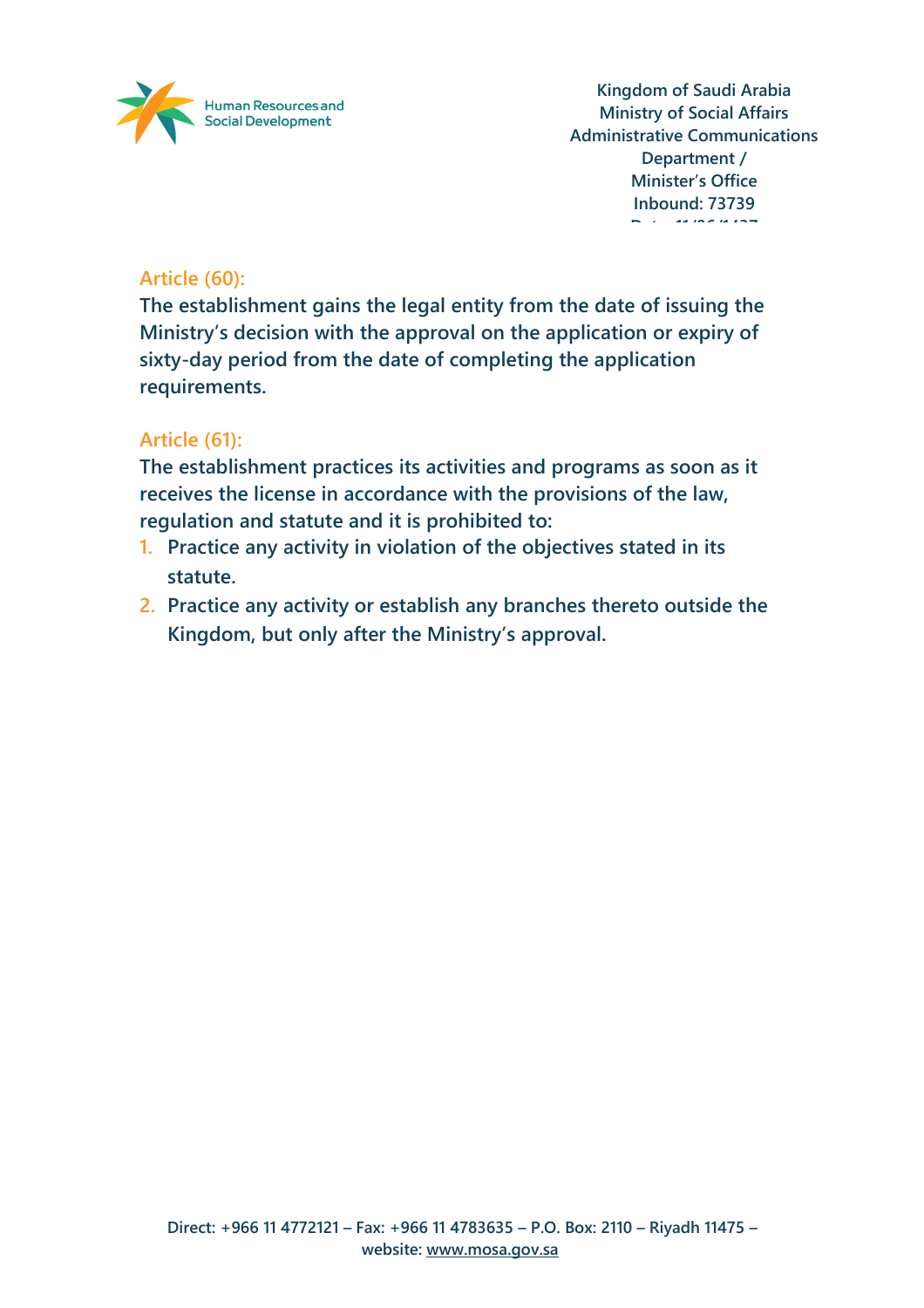

# **Chapter (3)**

**National Associations Register**

# **Article (62):**

**The Ministry prepares a special record for establishments, whereas it shall be updated whenever a change occurs on its data and the Ministry makes the register data available to the public, except for what is stated in paragraph (14) and paragraph (15) of this article and the register includes the following data:**

- **1. Establishment name.**
- **2. Number and date of the Minister's decision issued with the approval on the establishment.**
- **3. Number and date of the establishment license.**
- **4. Date of publication of the Ministry's decision and the association statute.**
- **5. The association statute.**
- **6. Address of its headquarter and its branches' addresses, if any.**
- **7. Administrative scope for the establishment services.**
- **8. Objectives, for which the establishment was established.**
- **9. Names of the founder or names of the establishment founding members.**
- **10. Names of members of board of trustees.**
- **11. Name of chairman of board of trustees.**
- **12. Name of executive official.**
- **13. Name of supervising authority over the establishment works, if any.**
- **14. Name of the establishment employees.**
- **15. Contact information with the founders, chairman and board of trustees and executive officer.**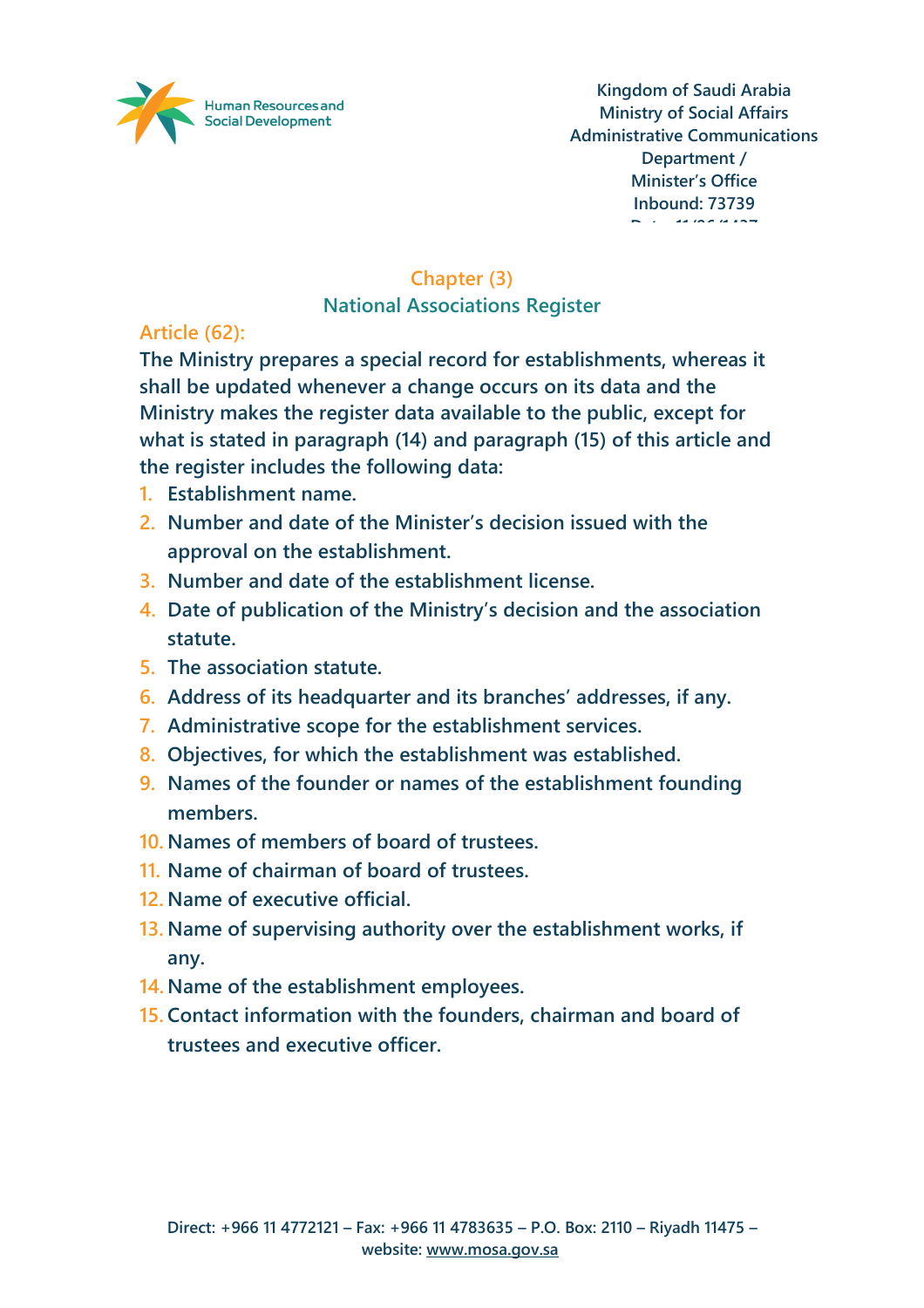

# **Chapter (5)**

### **Establishment of braches for the establishment**

# **Article (63):**

**The establishment may establish branches thereto in the Kingdom with the approval of the Minister or whoever he delegates and the supervising authority, whereas the establishment shall – when applying for establishment of a branch – submit the following requirements to the Ministry:**

- **1. A prove for the board of trustees' approval on the branch establishment.**
- **2. Determining the branch headquarter and administrative scope for its services.**
- **3. Determination of the branch competencies and the administrative structure thereto, in addition to the names of candidate employees for its management.**
- **4. A prove for allocation of a minimum amount of two million riyals for the branch or registering assets thereto, which its revenues is not less than two hundred thousand riyals.**

# **Chapter (6)**

### **Board of Trustees**

### **Article (64):**

**The establishment shall have a board of trustees, which its member shall not be less than three members appointed by the founder(s) or whoever he assigned with this task under the statute, whereas the establishment shall inform the Ministry with the names and data of board of trustees who were appointed, as well as any changes that occurs within fifteen days form the board formation.**

**Article (65):**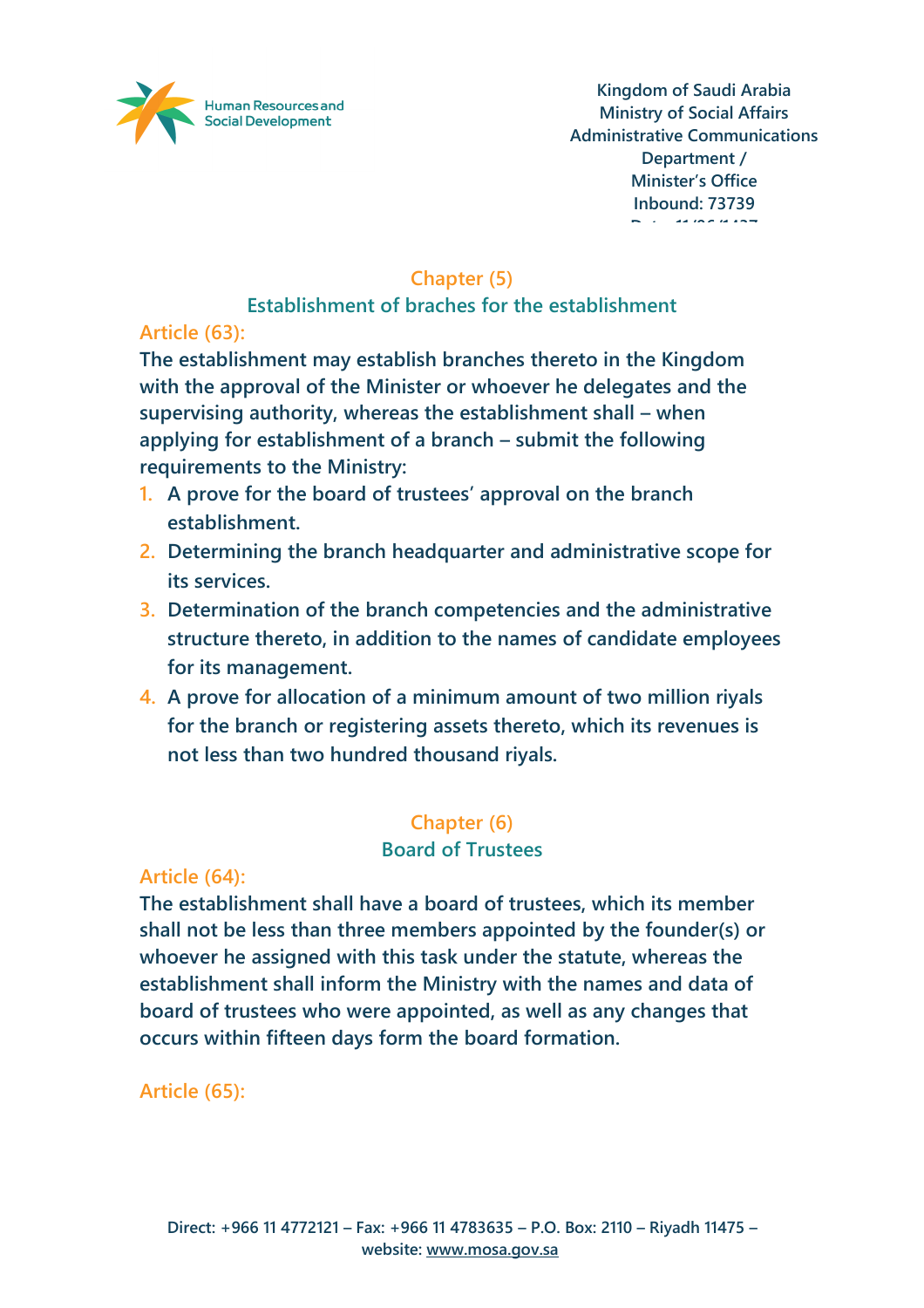

**The founder(s) determines the chairman of the board or shall be chosen by the trustees from among its member in the first meeting thereto, in case he was not determined.**

#### **Article (66):**

**The board of trustees shall hold periodic regular meetings and its number shall not be less than four meetings a year.**

#### **Article (67):**

**The statute determines the competencies of the board of trustees and among which:**

- **1. Approving the strategic plan of the establishment and main action plans and follow-up on its execution.**
- **2. Approving the establishment and job structure in the establishment.**
- **3. Establishment of internal supervision regulations and rules and supervise thereon.**
- **4. Establishment of the principle and standards for the institution governance in line with the provisions of the law, regulation and statute and supervise over its execution and monitor the extent of its effectiveness and amend it, when necessary.**
- **5. Approving a written policy that governs the relation with beneficiaries of the establishment services and announcing them.**
- **6. Annual review for the effectiveness of internal supervision procedures in the establishment.**
- **7. Providing the Ministry with data and information about the establishment in accordance with the approved forms from the Ministry and cooperate in preparing the annual tracking reports and update the establishment data every year.**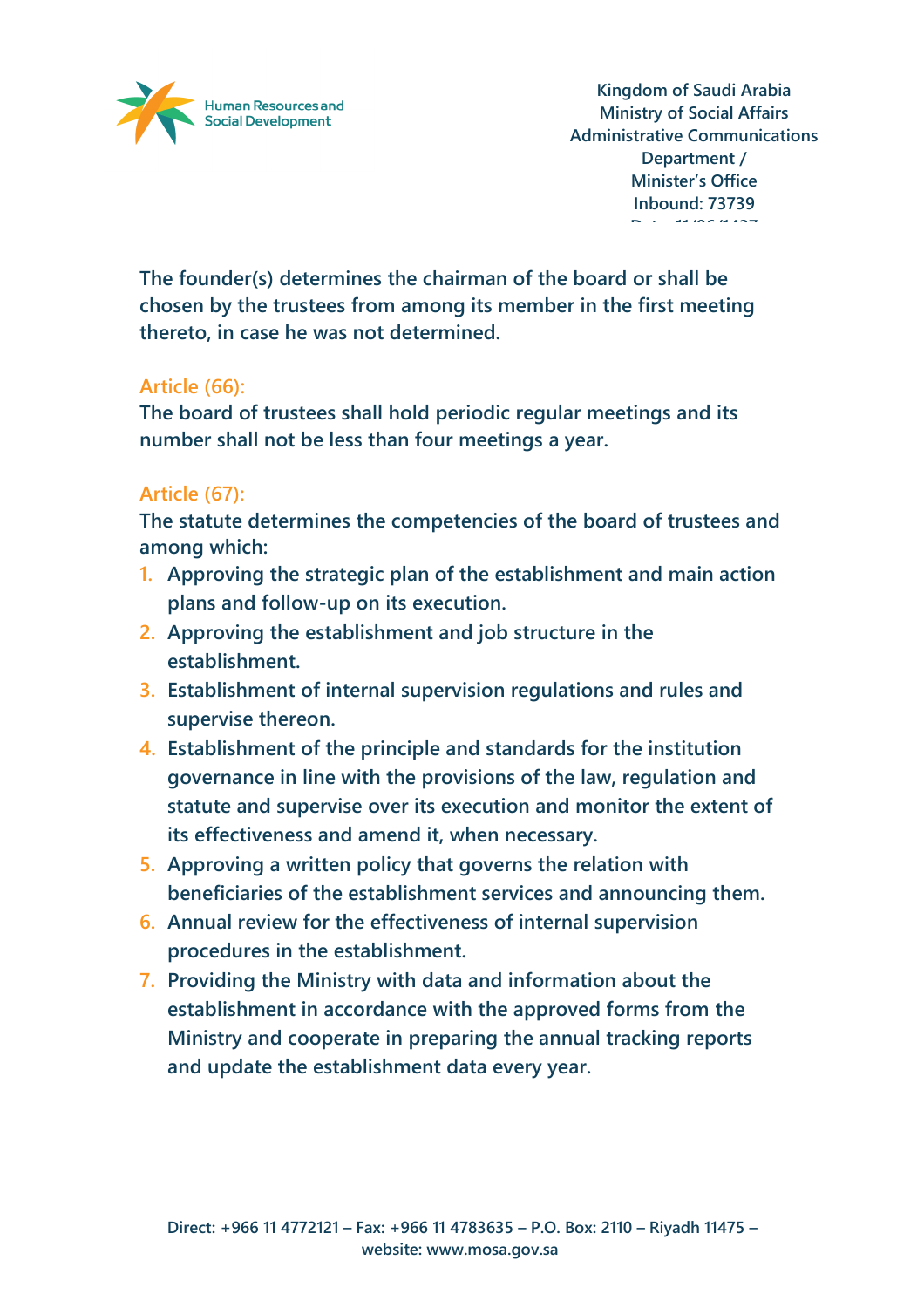

- **8. Providing the Ministry with the final account and financial reports audited from the auditor after acknowledging them and within four months from the end of the fiscal year.**
- **9. Supervising over the preparation of the estimative balance for the new fiscal year and approve it.**
- **10. Appointment of a fulltime executive official for the establishment, determine his competencies and provide the Ministry with his name, appointment decision, a copy of National ID and his contact information.**
- **11. Informing the Ministry with every change occurring on the status of members of board of trustees, executive manager and financial manager and that within fifteen days from the date of change.**
- **12. Establishment of policies and procedures that ensures the establishment compliance with the laws, regulations and disclosure of fundamental information for the beneficiaries, the Ministry, supervising authority and other stakeholders.**
- **13. Supervising over the execution of the Ministry's decisions and instructions.**
- **14. Supervising over the preparation and approval of the establishment annual report.**
- **15. Development of the establishment human resources.**
- **16. Appointment of external auditor for accounts.**
- **17. Management of the establishment in accordance with the law, implementing regulation, regulation, rules and instructions issued thereby.**
- **18. Representing the establishment before justice and other authorities and the chairman of the board may - with the board approval – delegate a third party in this regard.**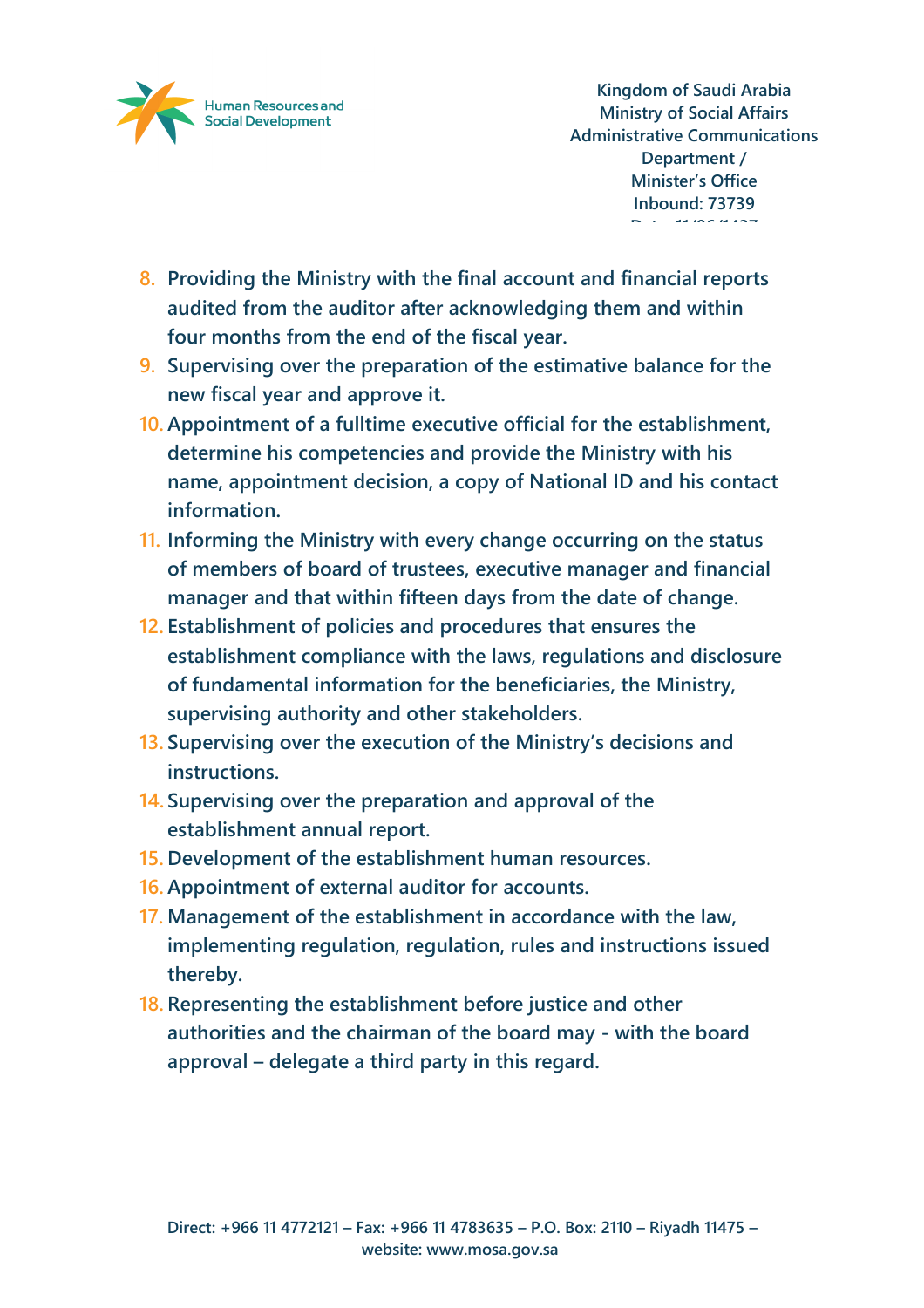

**19. Investment of the establishment surplus fund in activities with a financial return helps in achieving its objectives in accordance with the law, regulation and statute.**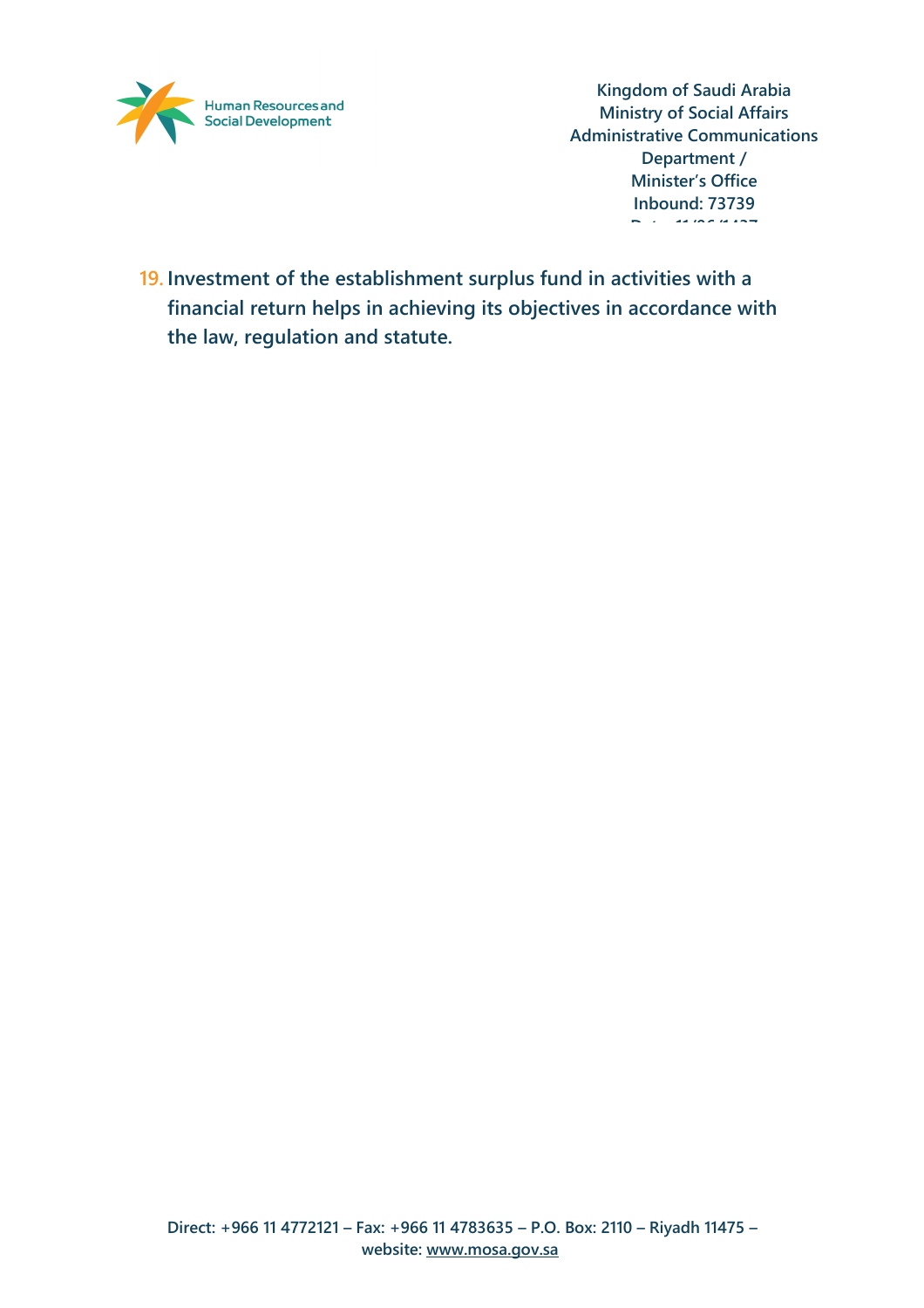

### **Article (68):**

**The board of trustees bears the reasonability of executing the decisions and overcoming the obstacles facing the executing and holding whoever responsible accountable for failure of execution or obstructing it.**

#### **Chapter (7)**

#### **The Establishment Financial Affairs**

### **Article (69):**

**The establishment financial resources consist of the following:**

- **1. What is allocated thereto by the founder(s) of money, gifts, endowments, wills or zakat.**
- **2. The received donations after the approval of the Minister or whoever he delegates.**
- **3. Establishment's investment revenues and endowment revenues in accordance with what is stated by the statute.**

### **Article (70):**

**While taking into account the law provisions, the establishment shall deal with zakat money in an independent account and create a special register thereto and it shall dispose zakat money in line with Sharia Rules.**

### **Article (71):**

**The establishment complies with the accounting standards issued from Saudi Establishment for Certified Public Accountants and accounting forms and reports issued by the Ministry.**

### **Article (72):**

**1. The board of trustees is responsible for the establishment money and properties, for example without limitation; making sure that the establishment resources are documented and its revenues are**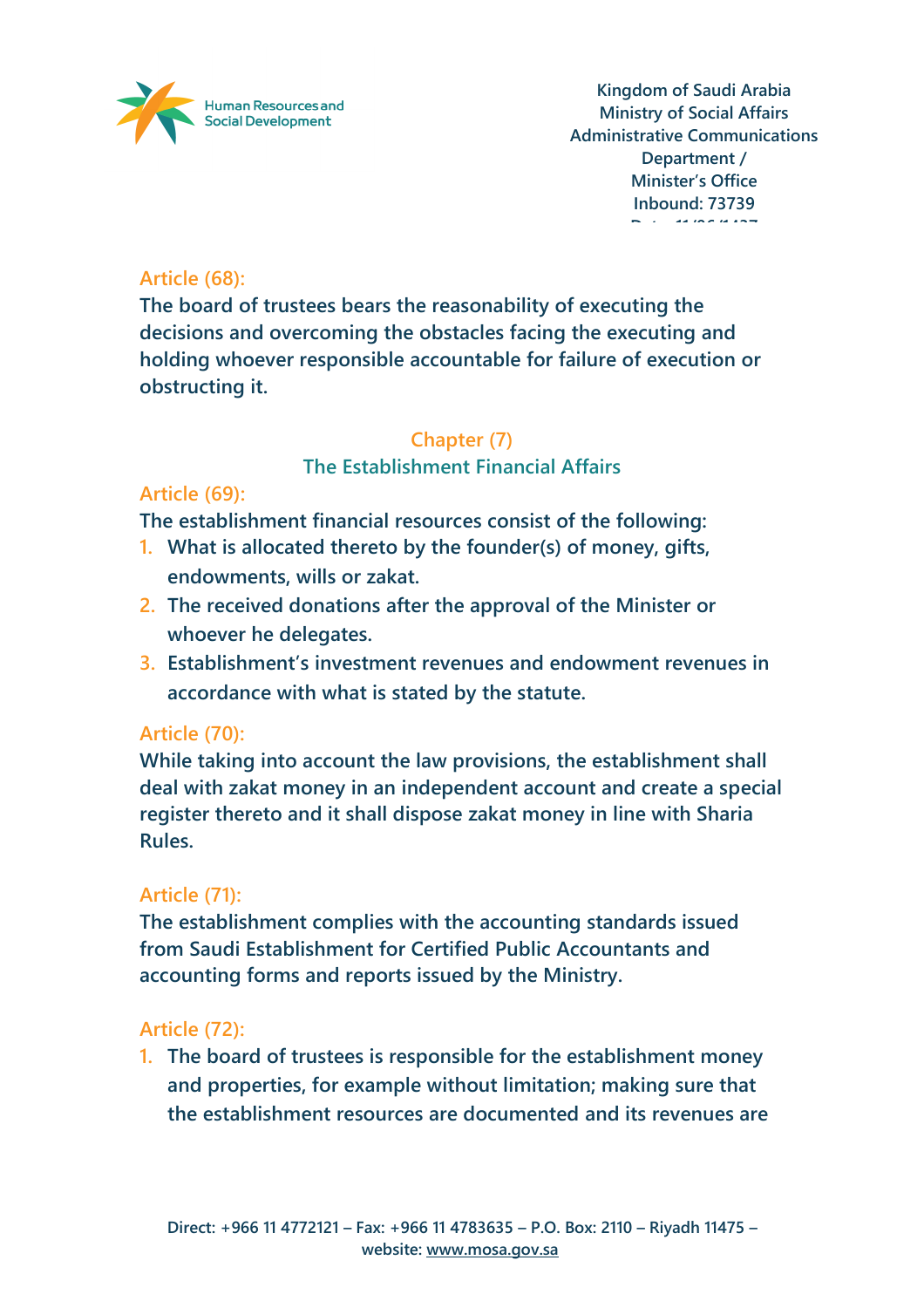

**spent in a manner compatible with its objectives, whereas it shall perform its tasks with responsibility and good intention, in addition to determining the powers, which it delegates, decision making procedures and delegation period. it also shall follow-up the practice of these powers, which it delegates to a third party via periodic reports.**

- **2. The board of directors shall make sure of establishing of procedures to introduce the new members of board to the establishment work, particularly the financial and legal aspects. It also sure ensure the availability of sufficient information about the establishment affairs to the members of board of directors.**
- **3. The board of trustees may only act in what is stated by the statute and the conditions mentioned therein.**
- **4. The board of trustees shall deposit the establishment cash with its name in local bank(s), whereas the transactions with the establishment bank accounts shall be with the signature of chairman or vice-chairman of board of trustees and the financial supervisor, whereas the board of trustees may authorize dealing with bank accounts to two of its members or senior management executives, whereas they shall be holders of Saudi nationality and after the approval of the Minister or whoever he delegates.**
- **5. The board of trustees shall make sure of the establishment compliance with the laws and regulations applicable in the Kingdom in a manner guarantees lack of the association committing a legal violation.**

#### **Article (73):**

**The establishment shall contract with an external auditor licensed to practice this profession in the Kingdom and it shall provide the Ministry with its final account for the year ended after its approval**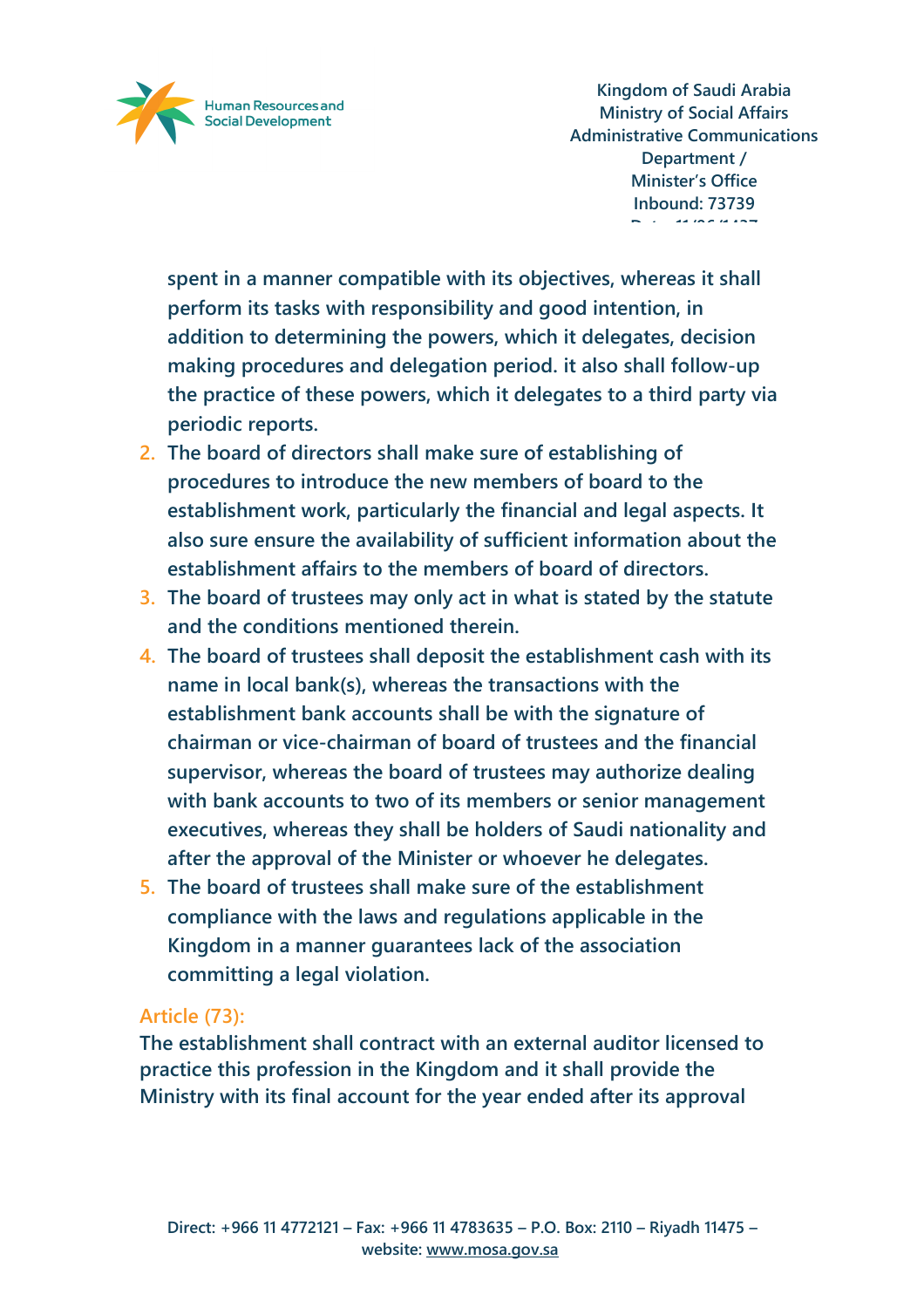

**from the board of trustees within four months after the end of fiscal year.**

### **Article (74):**

**The Ministry may appoint an auditor(s) to carry out the works, which it requires.**

#### **Article (75):**

**The establishment shall take into account the provisions stated by the applicable laws in the Kingdom with a financial aspect, among which anti-money laundry law and it shall take the following in particular:**

- **1. Maintaining in its headquarter the financial records and documents, accounts' files, financial correspondences, copies of National IDs for founders, members of board of trustees, employees therein and parties dealing therewith financially in a direct manner for a period not less than ten years from the date of dealing expiry.**
- **2. If reasonable justifications were available thereto to suspect the inbound money or some thereof represents the returns of a criminal activity, associated with money launder operation, terrorism financing, or will be used in the aforementioned operations, it shall take the following procedures:**
- **a. Informing the financial investigations unit at the Ministry of Interior immediately and directly.**
- **b. Preparing a detailed report includes all data and information available therefor about the status and relative parties and provide the investigation unit therewith.**
- **c. Not to warn those who deal therewith about the existence of suspicions about their activities.**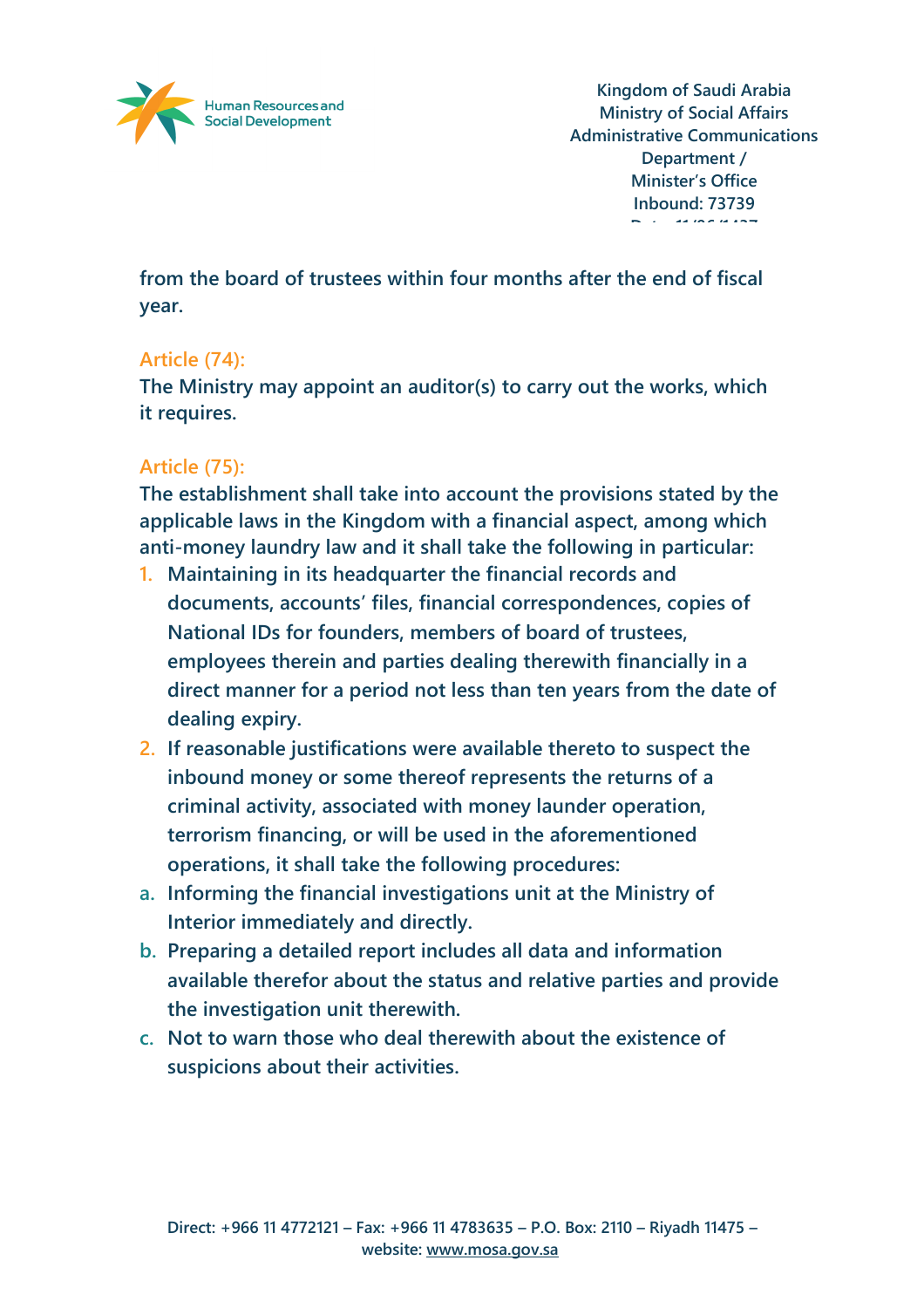

**3. The financial supervisor shall be responsible for auditing, review and compliance, in addition providing him with sufficient resources to detect any of the crimes stated in anti-money laundry law.**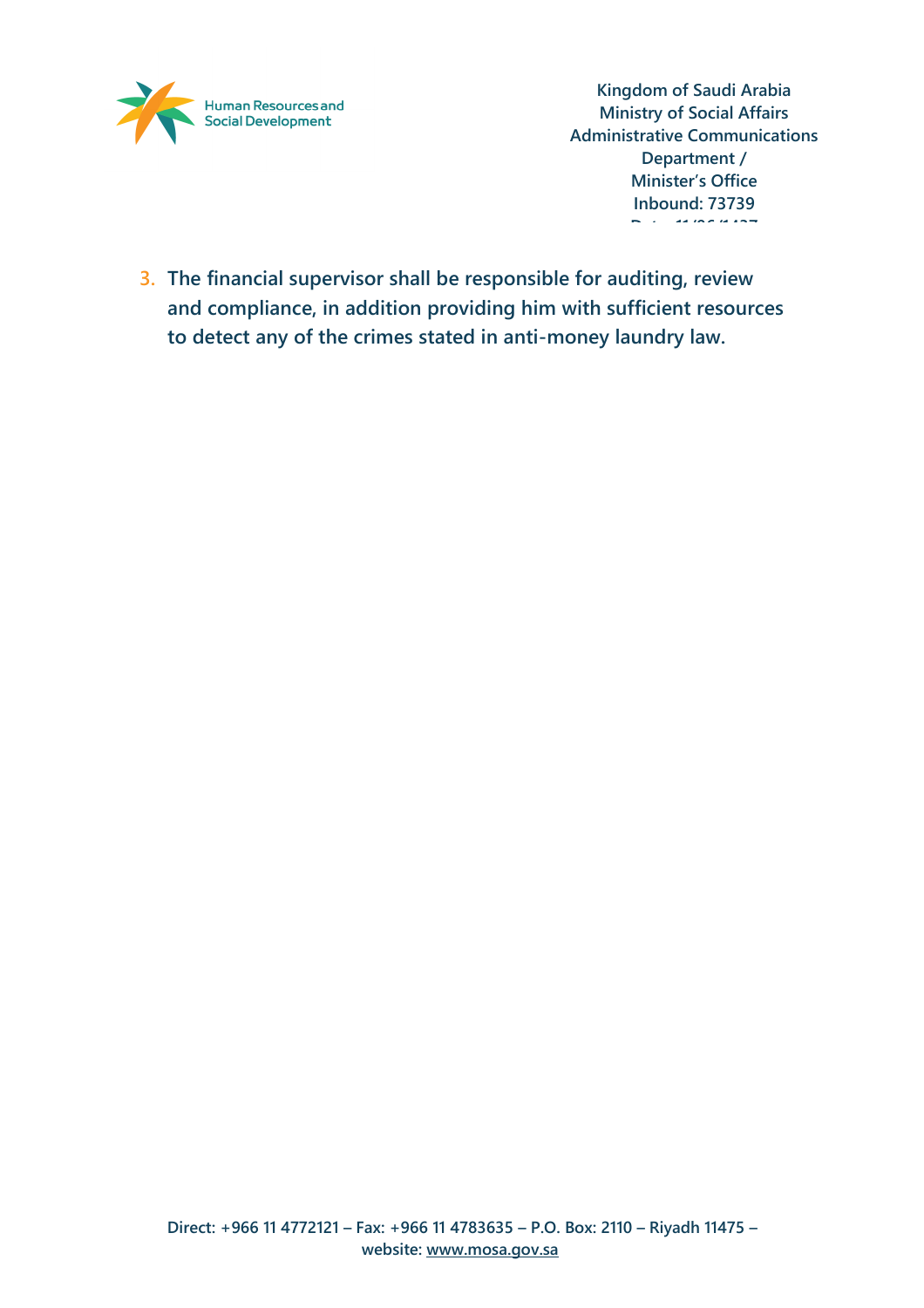

### **Article (76):**

**The national establishments do not benefit from the assistances provided by the Ministry.**

# **Chapter (8)**

# **Dissolution and Merger**

**While taking into account what is mentioned in article (78) hereof, the Minister may dissolve the establishment in case the establishment was unable to meet its financial liabilities or impossibility of achieving its objectives, whereas the following provisions shall be taken into account in that regard:**

- **1. Complying with the will of the founder(s) and their conditions, if any.**
- **2. Expiry of the establishment legal entity and it shall be liquidated in accordance with the procedures stated in the law, regulation and statute.**

### **Article (78):**

**The Ministry specifies - upon its issue of dissolution decision of the establishment – the authority, to which the its money is transferred and the dissolution decision includes the appointment of a liquidator(s) to carry out the liquidation works, in addition to specifying his work period and fees.**

### **Article (79):**

**Those in charge of the establishment affairs, which a decision is issued with spending its activity, dissolving it or merging it in another establishment, may not dispose its money or documents, except for the necessity case, such as; the assets desired to be disposed are perishable and the Minister approval is a must.**

**Article (80):**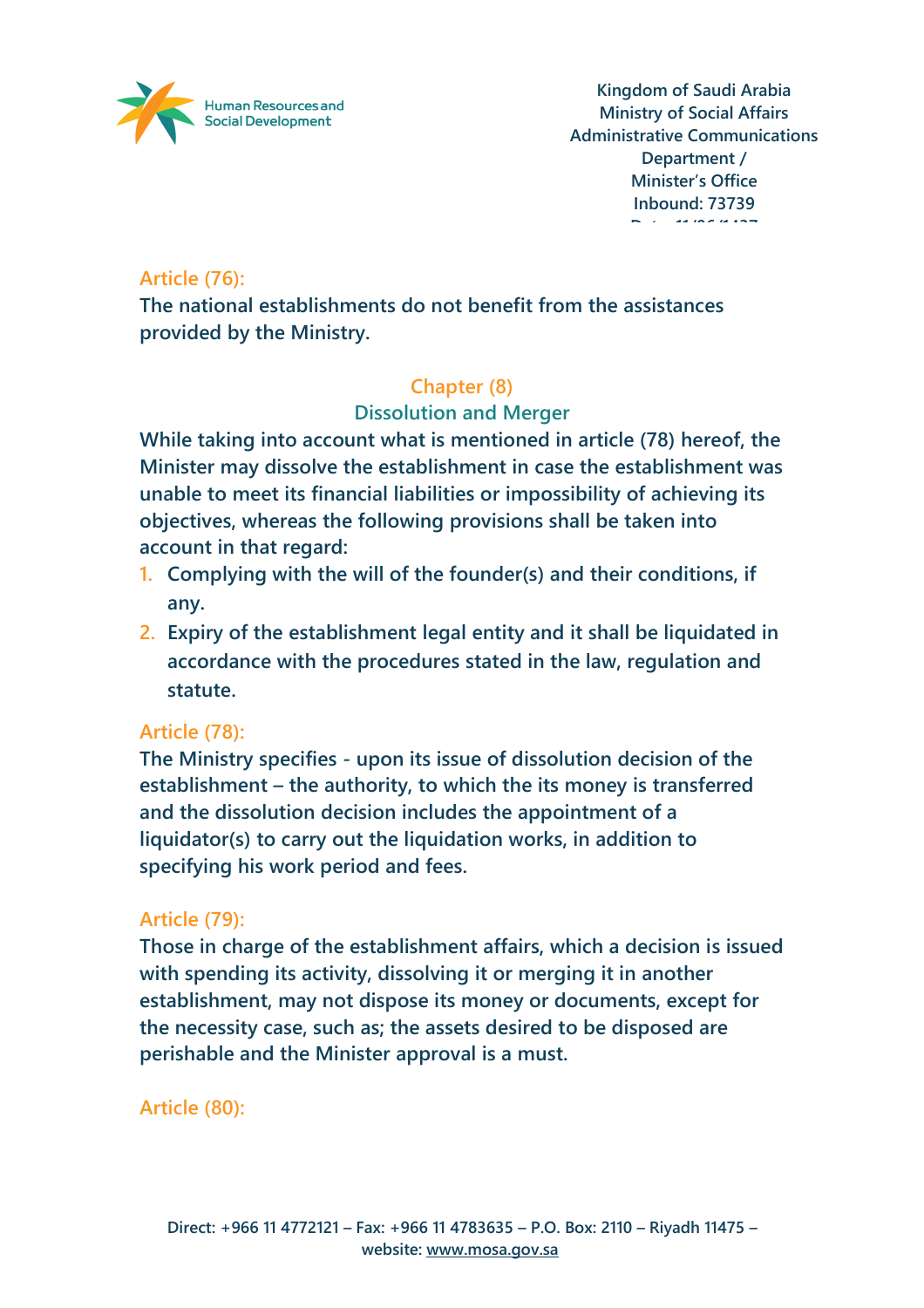

**In case the board of trustees issued a decision with the establishment dissolution optionally, the provisions mentioned in the establishment statute shall be applied and in case it was free of a provision or it existed without a possibility for execution, the Minister or whoever he authorizes may issue a decision determines the mechanism of establishment liquidation and disposing its assets, money, documents and costs resulted thereupon.**

#### **Article (81):**

**Those who are in charge of the managing the establishment, which a decision is issued with its dissolution, shall handover its assets, money and documents to the liquidator as soon as he requests.** 

#### **Article (81):**

**The Ministry informs the supervising authority with the decision of dissolving the establishment.**

### **Chapter (4)**

#### **General Provisions**

#### **Article (83):**

**The Ministry may provide its services and apply the provisions of the law and regulation via modern electronic means.**

#### **Article (84):**

**The association or establishment may not practice one of its activities outside the administrative scope, but only with the approval of the Minister or whoever he delegates.**

### **Article (85):**

**The association or establishment are prohibited to participate in an event or activity outside the Kingdom, submit any of its services or obtain a membership of an international authority, but only with a written consent from the Minister or supervising authority, whereas**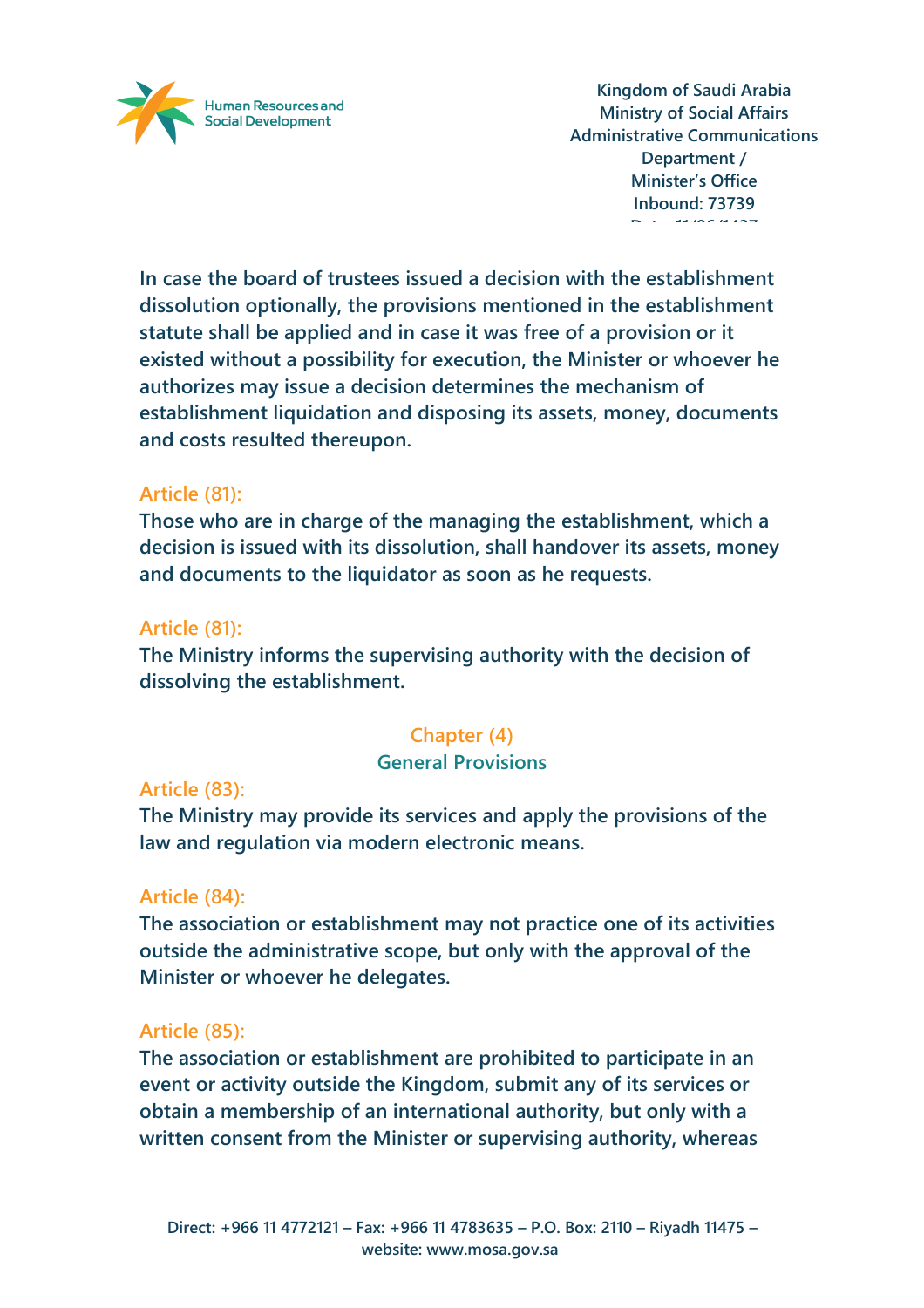

**the association or establishment, which is necessarily required to participate in any of the aforementioned shall submit a request to the Ministry indicates its willingness with a statement with its association aspects to its activities.**

### **Article (86):**

**The Ministry and supervising authority may – based upon a request or on its own – visit the association or establishment or one of its branches and review its documents, correspondences and records in order to ensure its compliance with the liabilities stated in the law, regulation or statute and it is entitled to obtain a copy thereof or withdraw certain document origin with issuing a report thereby. The Ministry and supervising authority may attend the meetings of extraordinary and ordinary general assembly, meetings of board of directors and board of trustees and whoever attend under this article is not entitled to vote in any of these meetings and the association and establishment shall fully cooperate and respond to the questions and inquiries requested by the Ministry.**

#### **Article (87):**

**While taking into account what is mentioned in article (19), article (23), article (35) and article (36) of the law, the Ministry practices its activities in supervising over the association and establishment and in case the association or establishment violates any provisions of the law, regulation or statute, the Ministry is entitled to take the following actions:**

- **1. Warning the association or establishment with the violation and give them a period not exceeding thirty days.**
- **2. In case the period passed without the violation correction, the association or establishment shall be sent a final warning and granted a period of thirty days.**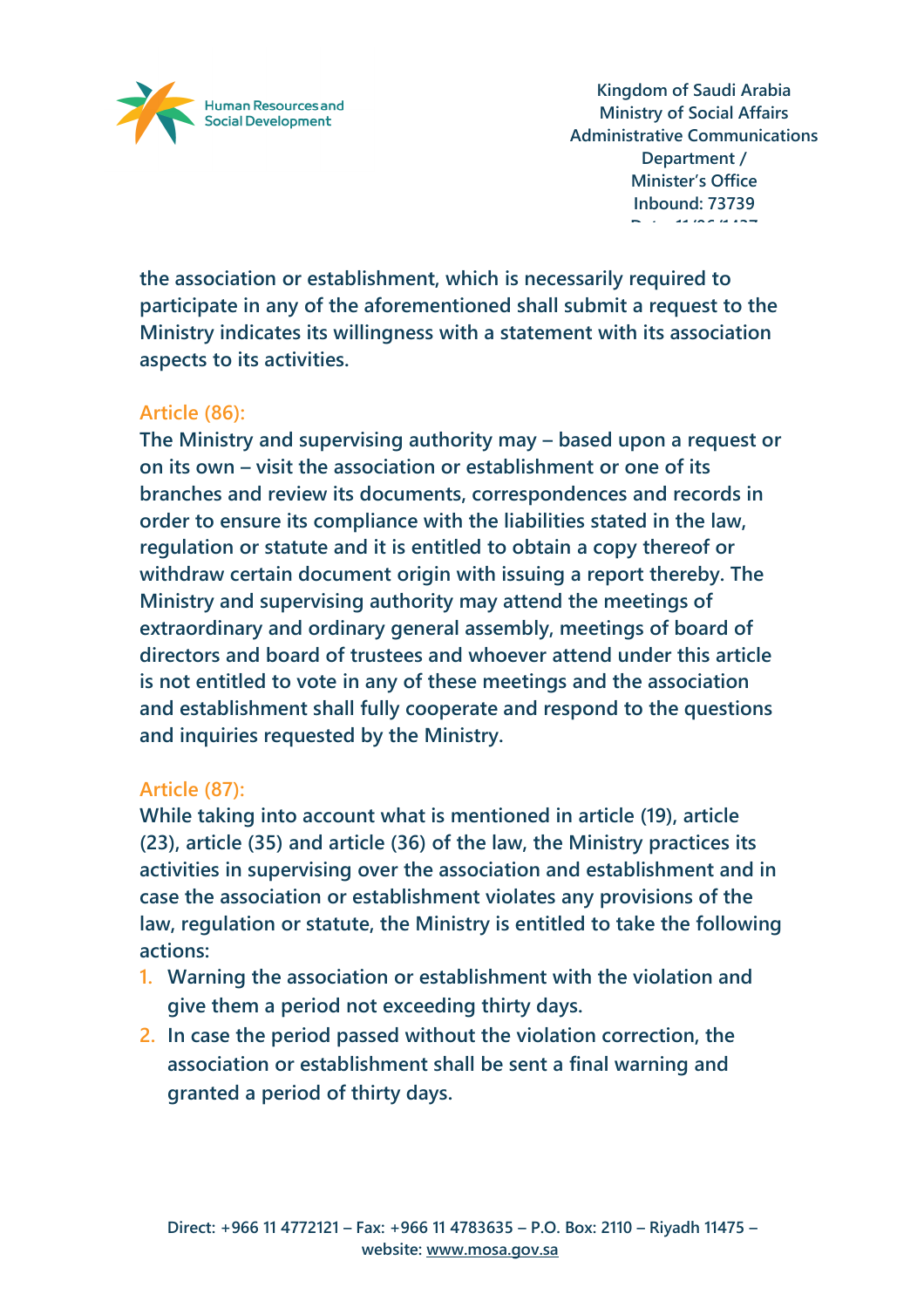

- **3. In case the final warning passed without the violation correction, the Minister may take any of the following action, while taking into consideration the graduation in accordance with the violation size and its repetition and lack thereof:**
- **a. Suspending one of the association or establishment employees from working in associations or establishment for a limited period.**
- **b. Suspending one of the association or establishment employees from working in associations or establishment permanently.**
- **c. Dismissal of the association board of directors or one of its members and appointing a temporary replacement.**
- **d. Suspending the association or establishment activity temporarily.**
- **e. Meting the association in another.**
- **f. Dissolution of the establishment or association.**

### **Article (88):**

**The Ministry may terminate the association or establishment license, which does not commence its works after passing of a year from the date of issuing the license. The Minister may extend for a similar period, if the founder provided a justification approved by the Minister or whoever he delegates.**

### **Article (89):**

**The provisions of the regulation apply to national associations and establishment existing at the time of its issuance or will be established thereafter. The existing association and establishment oblige before the enforcement of the law to adjust their conditions in accordance with the regulation provisions within a year from its enforcement and if this period expired, without the association or establishment adjusts its conditions, what mentioned in article (87) of the regulation shall apply thereto.**

### **Article (90):**